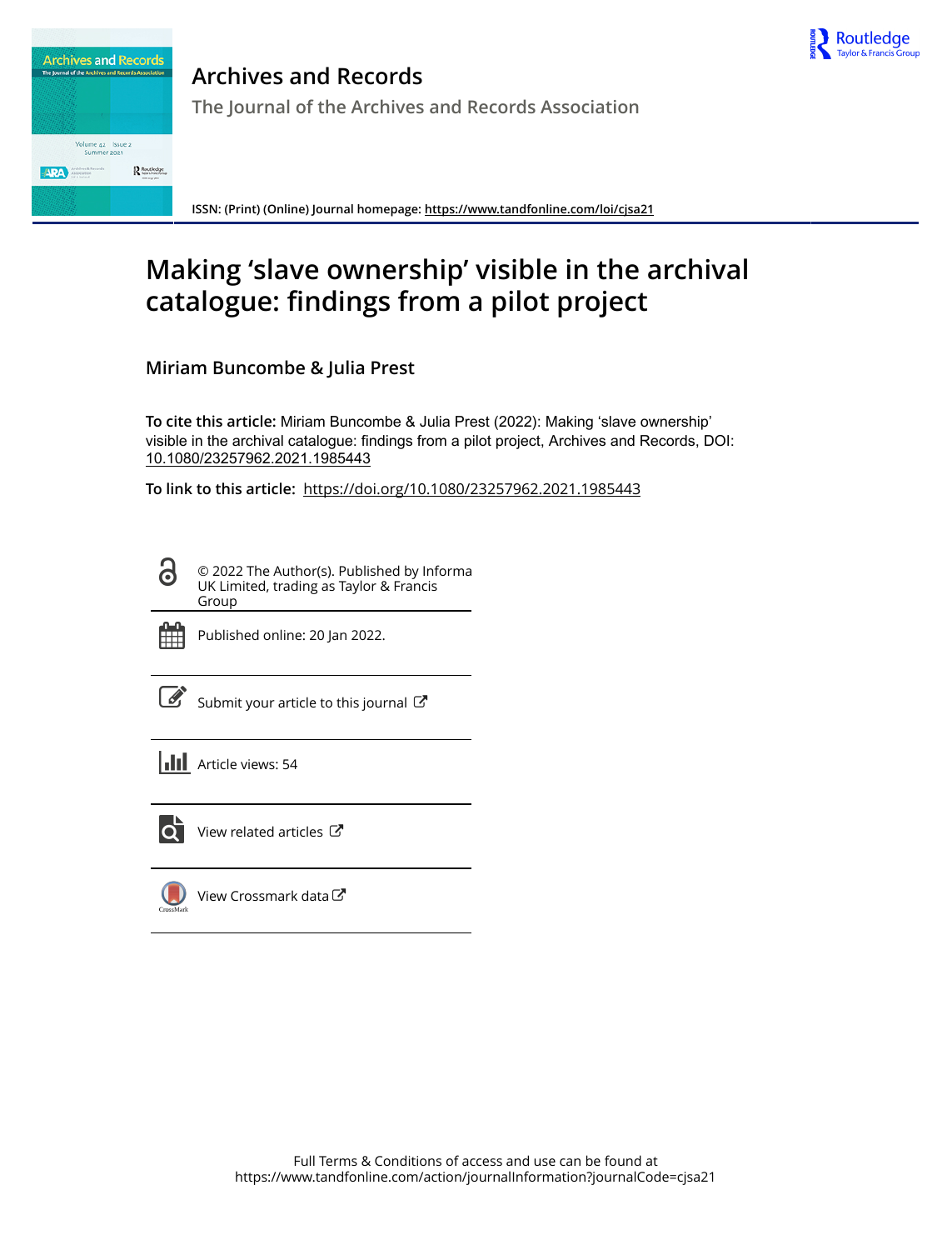**a** OPEN ACCESS **a** Check for updates

Routledae Taylor & Francis Group

# **Making 'slave ownership' visible in the archival catalogue: findings from a pilot project**

Miriam Buncombe and Julia Prest

University of St Andrews

#### **ABSTRACT**

This article outlines a pilot project aimed at making 'slave ownership' more visible in archival catalogues. The project began with the premise that it is incumbent upon academic communities and recordkeepers to make known Britain's slaving past and the ongoing legacies of that past as part of a drive to dismantle systemic (and often invisible) racism across the sector. Specifically, it explored different ways of cross-referencing the Legacies of British Slave-ownership database [\(https://www.ucl.ac.uk/lbs//](https://www.ucl.ac.uk/lbs//)) with the Special Collections catalogue at the University of St Andrews with a view to updating the information provided in the latter. Six methods of identifying matches were trialled, each of which is presented and reflected upon here. Although some methods produced more matches than others, the collective results point towards the need for a multifaceted approach. Our findings also raise important questions about types of involvement in enslavement (direct/indirect), how different levels of certainty regarding the identity of certain individuals might be indicated in the record, and how collection-level and item-level descriptions might be updated. The project also highlights how our own assumptions about who is — and is not — likely to have 'owned' enslaved people can influence our very methods for uncovering those people.

#### **KEYWORDS**

Slavery Compensation Act; 'slave ownership'; enslavers; descriptive practice; cataloguing; Legacies of British Slave-ownership database

# **Introduction**

It is incumbent upon academic and recordkeeping communities to acknowledge and make known the uncomfortable history — and legacy — of enslaved labour. Academic researchers across different fields are striving in their publications to un-silence and make visible the stories and experiences of enslaved people. Among them are Sophie White and Trevor Burnard,<sup>1</sup> Gloria García Rodrígues,<sup>2</sup> Marisa J. Fuentes,<sup>3</sup> Dominique Rogers,<sup>[4](#page-15-3)</sup> and Alice Bellagamba, Sandra E. Greene and Martin A. Klein.<sup>5</sup> Others have put together important digital resources that allow materials to be read afresh by researchers seeking to understand better the phenomenon and experience of enslavement.<sup>6</sup> Alongside this welcome interest in marginalized groups has come more ready acknowledgement of the nature and extent of European involvement in the trans-Atlantic slave trade in particular. In the case of Scotland, significant moments came with the publication of *It Wisnae Us: The Truth about Glasgow and Slavery*[7](#page-15-6) and an edited collection entitled *Recovering Scotland's* 

**CONTACT** Julia Prest 2 jtp22@st-andrews.ac.uk

© 2022 The Author(s). Published by Informa UK Limited, trading as Taylor & Francis Group

This is an Open Access article distributed under the terms of the Creative Commons Attribution-NonCommercial-NoDerivatives License (http://creativecommons.org/licenses/by-nc-nd/4.0/), which permits non-commercial re-use, distribution, and reproduction in any medium, provided the original work is properly cited, and is not altered, transformed, or built upon in any way.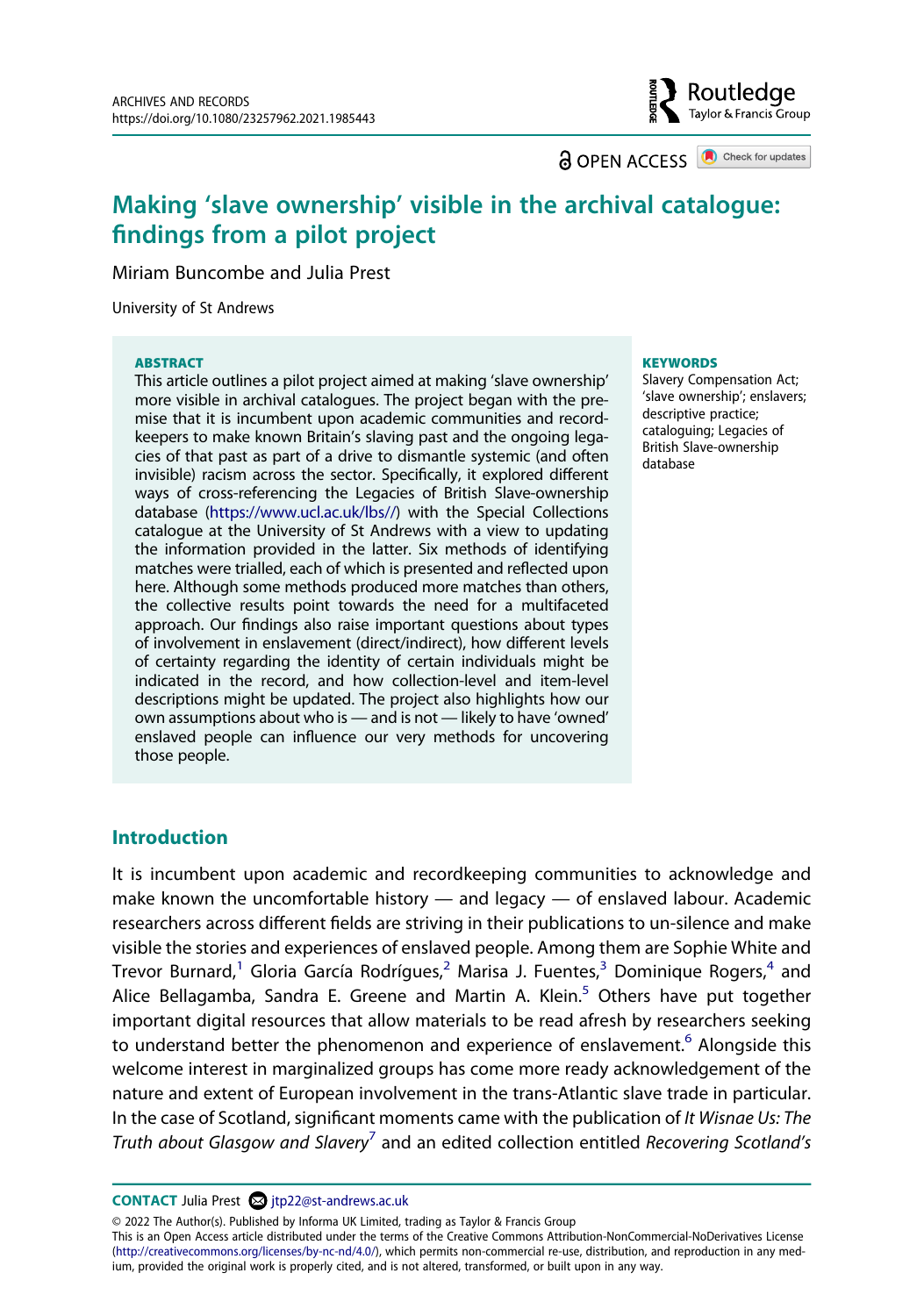Slavery Past: the Caribbean Connection.<sup>[8](#page-15-7)</sup> This movement was complemented by the University of Glasgow's recent initiative to investigate the extent to which its own wealth was generated by the slave trade, and what this might mean today.<sup>9</sup> Fife Council has recently set up an Enslavement Education Group, which is exploring Fife's historical links with enslavement, looking particularly at street names and monuments.

Further impetus came, notably, from University College London, home to the ESRCfunded Legacies of British Slave-ownership project (2009–12) and the AHRC-funded Structure and significance of British Caribbean slave-ownership 1763–1833 project (2013–15). These resulted in the creation of an extraordinary set of resources, including a database documenting those who received financial 'compensation' under the Slave Compensation Act of 1837 following the abolition of slavery in the British Caribbean, Mauritius and the Cape in 1833.<sup>10</sup> This has shone a spotlight on 'slave ownership'<sup>[11](#page-15-10)</sup> and its legacies not just by major plantation owners, but also by less prominent individuals. The fact that individuals of British ancestry can today enter their family name or address into the search facility makes it difficult to ignore the possibility that our ancestors were involved in what could otherwise have been dismissed as the remote and irrelevant past. The experience of entering one's family name into the database is described in a blog post published by the Runnymede Trust (the UK's race equality think tank) in 2018.<sup>12</sup> It was a search for 'slave owners' in the Scottish town of St Andrews for the same blog post that led to the project that is outlined in detail below. One of the three hits for the town was John Whyte-Melville (or Whyte Melville), whose portrait, by Sir Francis Grant, is owned by the famous Royal and Ancient Golf Club. A quick search of the University of St Andrews' Special Collections catalogue brought up the Bennochy Estate Papers (part of the Pagan, Osborne and Grace Papers), which features in its group-level catalogue entry a brief biography of Whyte-Melville. Until 2018, the biography did not mention the fact that in Whyte-Melville had been a 'slave owner' or, to use a term that further queries the legitimacy of such 'ownership,' an enslaver. Although none of the materials held in the Bennochy Estates Papers relates directly to enslavement or enslaved people, it was agreed that it was our responsibility to include this information in the biography as part of a wider movement within academia and archives to make enslavement more visible. Our update, based on the information provided by the Legacies of British Slave-ownership (LBS) database, was carefully worded in order to convey clearly the known facts of Whyte-Melville's association with enslaved labour: 'Following the abolition of slavery, John Whyte-Melville received "compensation" for 131 enslaved people on his estate in the Caribbean island of Dominica in 1835.'

While it was a relatively straightforward matter to update our own catalogue entry, we are still in the process of contacting other online systems, such as Archives Hub, to which we have contributed entries in order that these may be updated as well. More broadly, this single update raised a number of much larger questions about how we might usefully and responsibly make enslaved labour and enslavement more visible in our Special Collections catalogue more generally. Museums and Museum Studies are used to dealing with such questions — indeed, a whole section of *Politics of Memory: Making Slavery Visible in the Public Space* is dedicated to museum practice<sup>13</sup> — and the issue of how best to acknowledge the stories of enslavers and especially enslaved persons is part of a growing conversation among archivists.<sup>[14](#page-15-13)</sup> However, what has not yet been addressed in sufficient depth is the question of archival catalogues and the inclusion of data on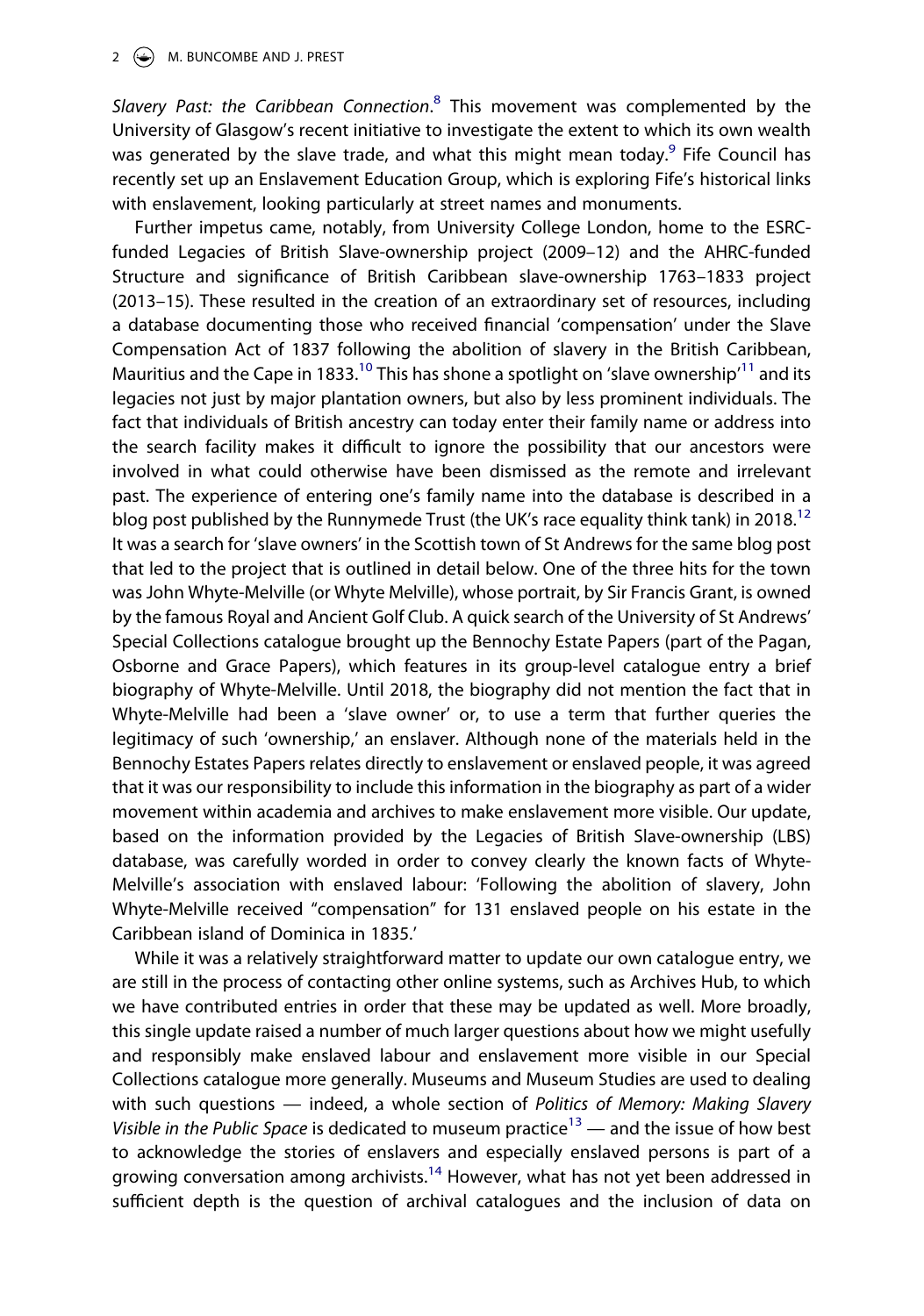enslavers within authority records, collection-level and item-level records. The opportunity to begin to explore the matter arose when the University of St Andrews launched its Gender, Diversity and Inclusion fund in 2019. Thanks to a small grant, a team featuring a senior academic, senior archivist, manuscript archivist and rare books librarian, with the active support of the director of Special Collections, acted as advisors to a postdoctoral research assistant (PDRA) working towards a qualification in Archive and Records management. The PDRA began to explore methods for using the Legacies of British Slaveownership (LBS) database to update our Special Collections catalogues in ways that could be applicable to other archive catalogues across the UK and beyond. Although the project did not produce the results that we had originally anticipated, its findings (and lack of findings), as well as the issues that arose along the way, are certainly of interest to the wider academic and archival community.

# *'Slave owners,' the catalogue, and descriptive practice*

The debate surrounding the ethical imperatives of archivists to respond to the historical hierarchies of value that remain embedded in archival collections and practices is wideranging.<sup>15</sup> Acknowledging that recordkeepers participate in the creation of memory, the profession has been challenged to reconsider how archival agency shapes the omissions, elisions and exclusions of the record.<sup>[16](#page-15-15)</sup> The centrality of questions of race, histories and memory to the archival profession are reflected in the Archive and Record Association's recent participation in the heritage sector's joint statement of intent, which underlines that 'our nation's history and heritage is an invaluable tool in the fight against racism and discrimination' (3 June 2020).

Within the archival record, the historic narratives of enslavers run alongside, though are different from, those of enslaved persons. Perspectives of enslaved and not enslaved are unequally captured and unequally preserved in these archives. This dynamic of inclusion and exclusion of enslaved and dominant voices in the record is complex and multifaceted and perpetuated through systems of recordkeeping and their sociocultural contexts.<sup>[17](#page-15-16)</sup> Archival work to engage with the records of enslavement — and such dynamics of oppression and omission — has several aspects. Reparative work, including, in Scotland, Glasgow's Runaway Slaves in Eighteenth-Century Britain database of notices seeking the return of enslaved persons, has sought to re-discover narratives of the enslaved.<sup>18</sup> There is no small irony in the fact that one of the richest sources of information about enslaved individuals that remains is the runaway advertisement.<sup>19</sup> A more nuanced analysis of the record of enslavement, seen in academic research, such as the Legacies of British Slaveownership research conducted at UCL, and investigations undertaken at a regional level, for instance in the University of Aberdeen's 2007 exhibition 'A North East Story,' have increased understanding and awareness of this history.<sup>20</sup> Uncovering and re-framing these archives runs parallel to the re-evaluation of the role of archival practices, including description, in marginalizing communities and narratives. $21$ 

The St Andrews project examines how to discover and illuminate records with links to enslavers within the archival catalogue. Often, where enslavement-linked records are preserved, this aspect of the record is not explicit in the record's description, whether at collection level, item level, or in relevant authority records. Explicitly re-identifying these individuals as 'slave owners' within the catalogue can offer an archival reframing of the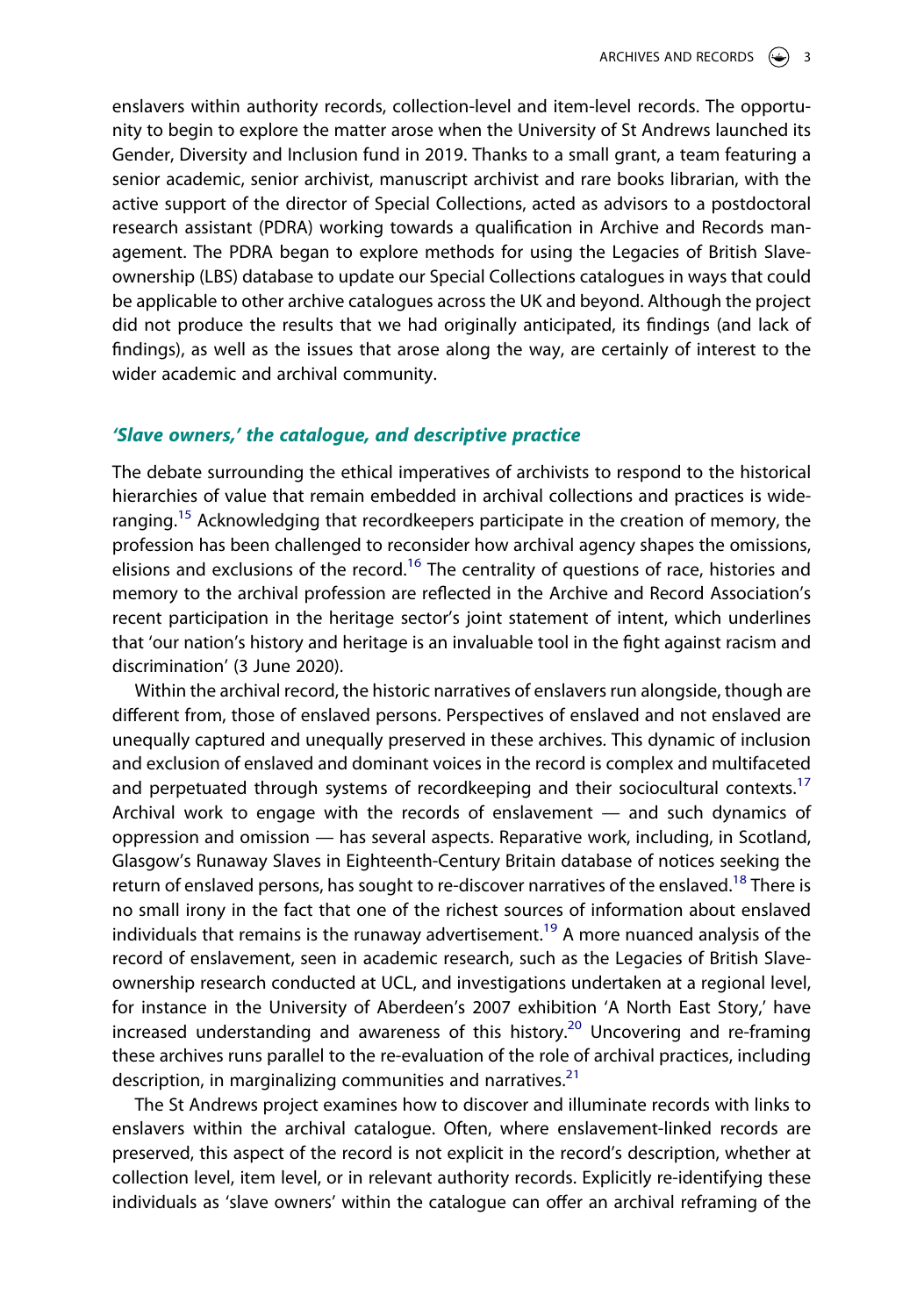## $4 \quad \Leftrightarrow$  M. BUNCOMBE AND J. PREST

narrative of such individuals' records, to re-inscribing enslavement into their stories in order to reveal such connections to archive users. The following discussion first considers practical approaches to using UCL's LBS database to discover enslavers within archival collections, before considering the potential impacts of including slavery-compensation details within the archival catalogue based on the results of our project.

The LBS database includes estates identified in the British Caribbean in the period 1763–1833, and all known enslavers, attorneys, mortgagees and legatees for the estates between 1763 and 1833.<sup>22</sup> The information is based on the records of the Slave Compensation Commission, supplemented by further sources.<sup>23</sup> Individuals named within the database are not limited to those who successfully claimed for 'compensation'; anyone named within the 'compensation' records is included. It should be noted that development of the database is still ongoing (information from Jamaican inventories, for example, was added in January 2020).<sup>24</sup> The primary search tool is the database of individuals associated with slave 'compensation' claims, where it is possible to search by individual details, address or claim. The entry for each individual provides, where known, dates, biography, and associated estates, claims, addresses, and names. In the entry for each estate, further information regarding possession and sale of the estate and associated enslaved people is provided. Another tab provides access to eight 'legacy' strands collated by topic, including commercial legacies and imperial legacies.

# *Development and design*

The Making 'Slave Ownership' Visible project was first envisaged as a partial investigation of a single search approach, aiming to find compensated individuals within St Andrews' Special Collections and update collection- and item-level catalogue descriptions accordingly. This approach was informed by the discovery and amendment of details pertaining to John Whyte-Melville outlined above. An interdepartmental team, led by Julia Prest (Professor of French and Caribbean Studies) included Gabriel Sewell (Head of Special Collections), Elizabeth Henderson (Head of Rare Books), Rachel Hart (Muniments Archivist), Maia Sheridan (Manuscripts Archivist) and Miriam Buncombe (Post-Doctoral Research Assistant). Early project-planning concluded that a single-approach trial would provide data with a limited longer-term application. Although this approach would uncover 'slave ownership' information for St Andrews' current holdings, it would not help to define effective methods for interrogating LBS in other recordkeeping contexts, such as future accessions. It was agreed that we would adopt a more experimental approach in order to gain insight into practical approaches by which the information available in the LBS database might be used by an archives or Special Collections team to improve the description of links to 'slave owners' within collections under their stewardship. In this way, the project could support the improved integration of data on enslavers and enslavement-derived profit into everyday descriptive practices within a wide range of archives.

The scope of the project was restricted by the size of the grant, which funded a total of 182 research hours for the PDRA. Based on the core dates of the LBS database, the search was thus centred around the period between 1760–1833. It was decided not to consult archival items directly during the trial, with the recognition that in relying on existing item- and collection-level descriptions we would be limited by the pre-existing descriptive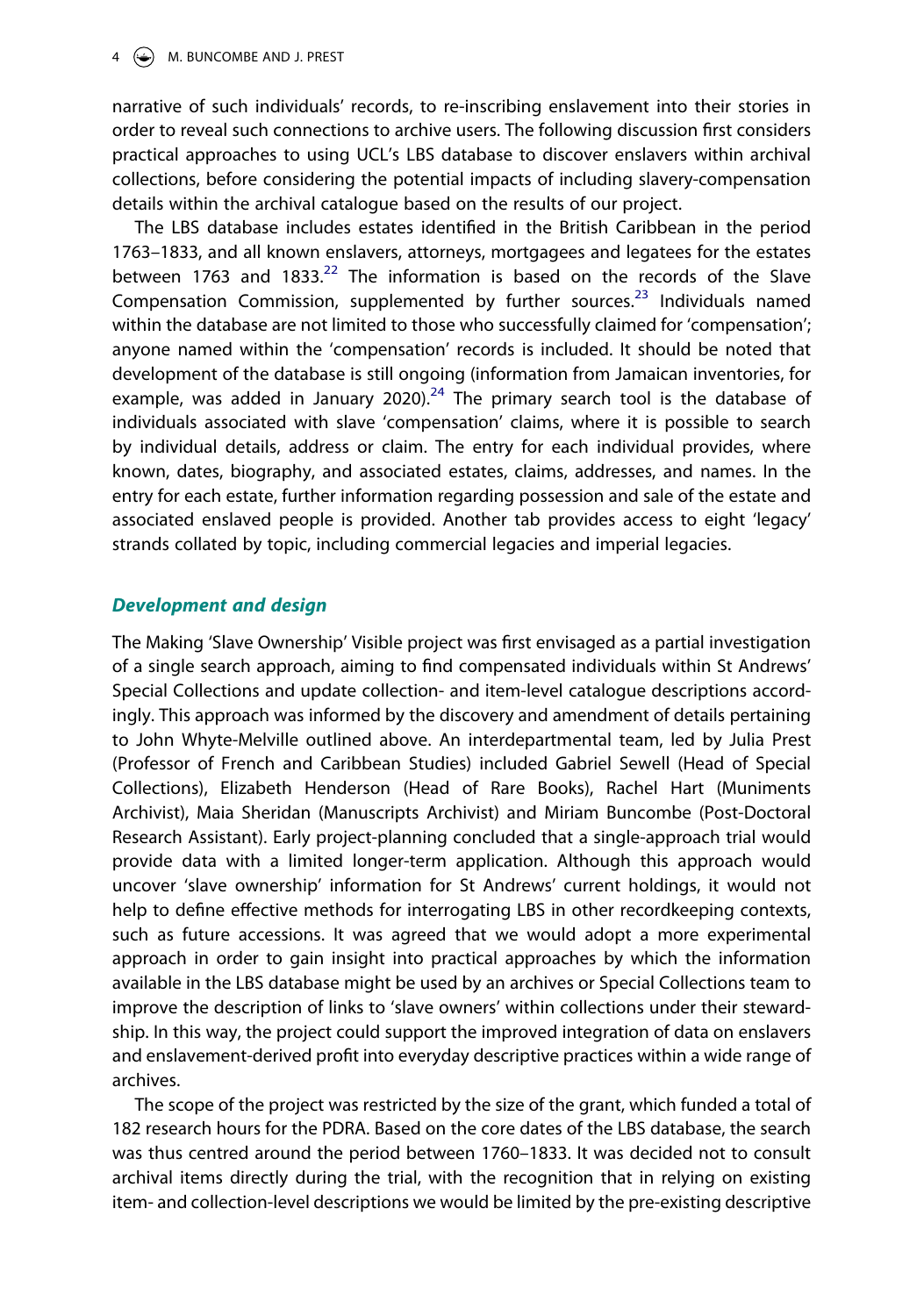choices reflected in our catalogue. With the aim of exploration, time was allotted to investigating a variety of approaches and both focussed approaches, for instance collating records by searches for colony name, and wide-net approaches, such as investigating LBS individuals in alphabetical order, were included.

Ultimately, six approaches were explored. Three approaches took the Special Collections' catalogue as a starting point: 1. Searching by colony name; 2. Searching by collection type (Estate papers); and 3. Searching by the date of the archived record. A further three approaches used the LBS database as a starting point: 4. Searching by surname of listed individuals associated with enslavement in alphabetical order; 5. Searching by region linked to LBS entries showing a geographic overlap with our archive collection; 6. Searching by firms associated with enslaved-labour listed within LBS.

# *Results and reflections*

[Figure 1](#page-5-0) provides a statistical summary of our findings. This shows each search criterion (column 1) and how many individual and/or company names for cross-examination were generated (column 2). The given raw total for each approach includes only names discovered within catalogue entries for records falling within a time period closely relating to individuals active 1760–1833. The third column indicates how many names from the initial pool showed any like-for-like name correlation between the Special Collections catalogue description (collection-, series- or item-level entries) and LBS database, prior to confirmation or exclusion. The certainty of correlation between LBS name and name appearing in catalogue description was assessed by examining contextual information within LBS and catalogue description, including the broader administrative history provided at collection level in the Special Collections catalogue, where available (but without undertaking any significant further research using external or secondary sources). Contextual details considered in this assessment included known dates of activity for the individual, known address, colonial region of activity and further family relationships.

<span id="page-5-0"></span>

| Approach                                            | <b>Names</b><br>discovered | Name<br>matches | <b>Certain and likely</b><br>matches | <b>Certain and likely</b><br>$matches + linked$<br>matches |
|-----------------------------------------------------|----------------------------|-----------------|--------------------------------------|------------------------------------------------------------|
| 1. Colony                                           | 117                        | 56              | 20                                   | 26                                                         |
| Collection<br>2.<br>type<br>(Estate)                | 72                         | 43              | 5                                    | 8                                                          |
| 3.<br>Date                                          | 112                        | 50              | $\Omega$                             | $\Omega$                                                   |
| Surname<br>4.                                       | 326                        | 90              | 6                                    | $\mathbf{Q}$                                               |
| 5. Region                                           | 55                         | 37              | 5                                    | 14                                                         |
| 6. Firm                                             | 160                        | 67              | 5                                    | 14                                                         |
| TOTAL*                                              | 842                        | 343             | 41                                   | 71                                                         |
| *Includes names discovered through multiple methods |                            |                 |                                      |                                                            |

**Figure 1.** Name correlations between LBS and Special Collections catalogue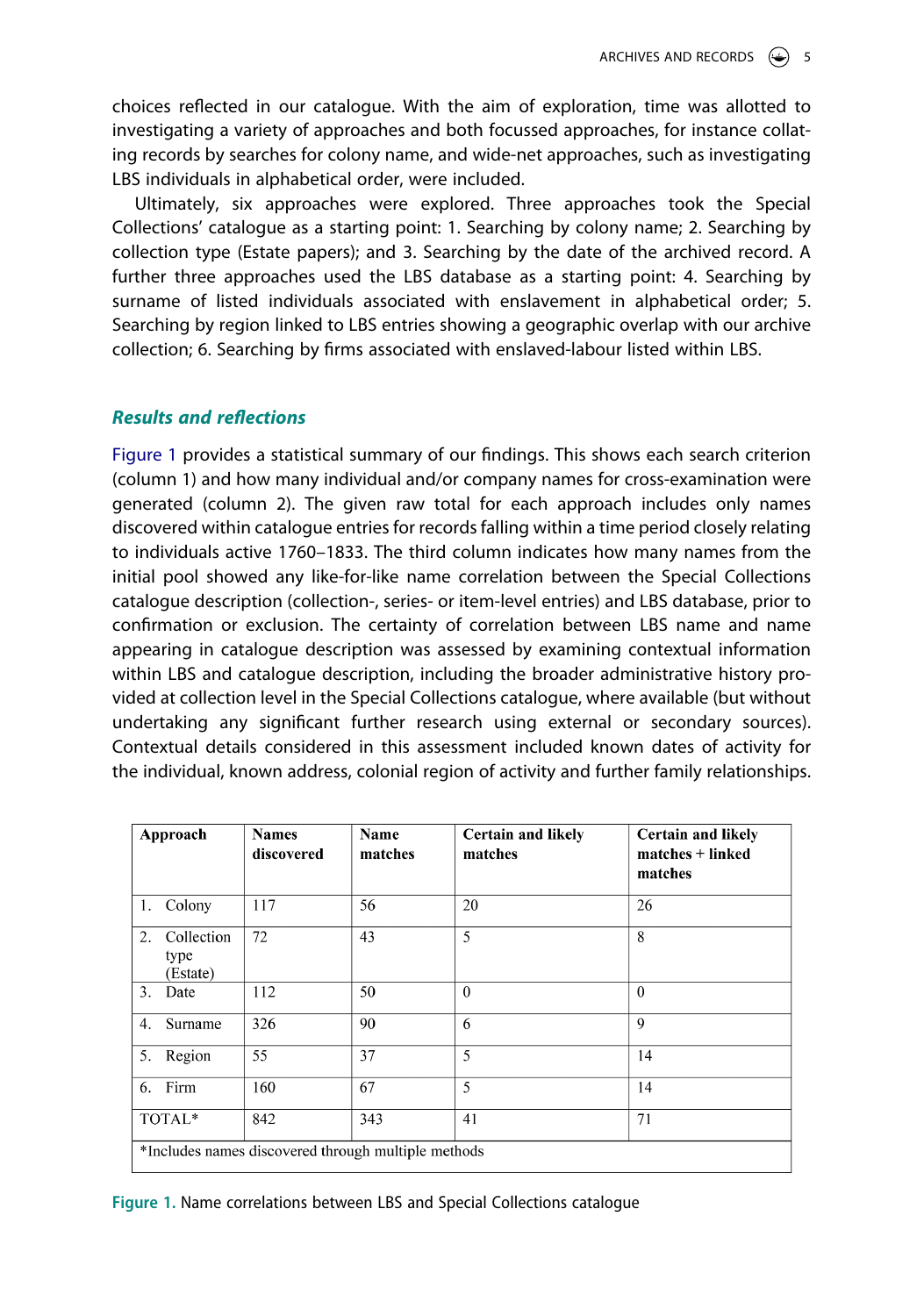This correlation was ranked:  $1$  — correlation excluded;  $2$  — correlation not excluded, no further details; 3 — further correlating detail in addition to name but insufficient to confirm or exclude;  $4 -$  two correlating details in addition to name (likely);  $5 -$  clear individual match based on contextual details (certain). Totals for individuals identified as 'Likely' (level 4) or 'Certain' (level 5) for each approach are indicated in column four. Individuals or companies linked to a compensated party, such as inheritors, discovered in the catalogue were also noted and the certainty of this correlation assessed  $(1b - 5b)$ . The totals for both matches and linked matches considered likely or certain are shown in the fifth column  $(4 + 4b + 5 + 5b)$ .

Challenges arose across all methods trialled. The breadth of information within the LBS database makes it a rich resource for uncovering links to enslavement; its scope and configuration, however, mean that multiple search strategies must be employed in order to extract as much relevant data as possible. Use of the 'Commercial Firm' legacies tab, for example, led to the discovery of archival records for 14 different parties compared with the 14 individuals with links to the archival collection discovered through use of LBS's 'address' search function. LBS does not have an option to search all fields across the 'individual' and thematic 'legacies' databases. In the context of a regional collection, such an option might have provided a valuable shortcut.

LBS is divided into multiple sections, and information is not always repeated across all relevant segments. For example, when investigating the name 'James Graham,' although the estate records pertaining to Graham's claim, 'Jamaica Friendship 535,' indicated that the owner was 'James Graham of colour,' this was not mirrored in the individual's biography.<sup>25</sup> In a different case, Patrick Playfair's business partnership Playfair, Crichton and Gilbert, the 'Crichton' of this firm is only described under Playfair's partner John Gilbert, where he is named as James Crichton.<sup>26</sup> This illustrates how LBS may offer evidence of an individual's participation in enslavement even where this person does not appear under their own entry. Crichton, in particular, appears to be evidenced within LBS again as executor to the will of Charles William Este, a possibility that is corroborated through a Playfair collection letter, held by Special Collections at St Andrews, which points to Antiguan society links between Crichton and Este.<sup>[27](#page-16-2)</sup> In this case, LBS contains two details of Crichton's links to Antiguan enslavers, but neither is discoverable through a surname search. Extensive use of primary material within LBS, and the resultant variation in spelling of personal and estate names, as, for instance, the Newell estate shown variously as Wellekens, Willekens, Willikens, and Wilkins, similarly requires the use of multiple-route searches.<sup>[28](#page-16-3)</sup>

# *By colony — method 1*

The approach that generated the most catalogue records with explicit associations with the 'ownership' of enslaved persons (20) was searching by colony. Here, the names of West Indian islands (Anguilla, Antigua, Bahamas, Barbados, Dominica, Jamaica, St Kitts, Tobago, West Indies) were used as search terms for descriptive text within St Andrews Special Collections CALM catalogue.<sup>[29](#page-16-4)</sup> Any personal names or estate names appearing in these catalogue descriptions — at collection, series or item level — were then crosschecked in LBS, both within the 'individual details' and 'Notes' search fields, and under the 'Estates' tab as appropriate. This approach found 121 records, with 117 discrete personal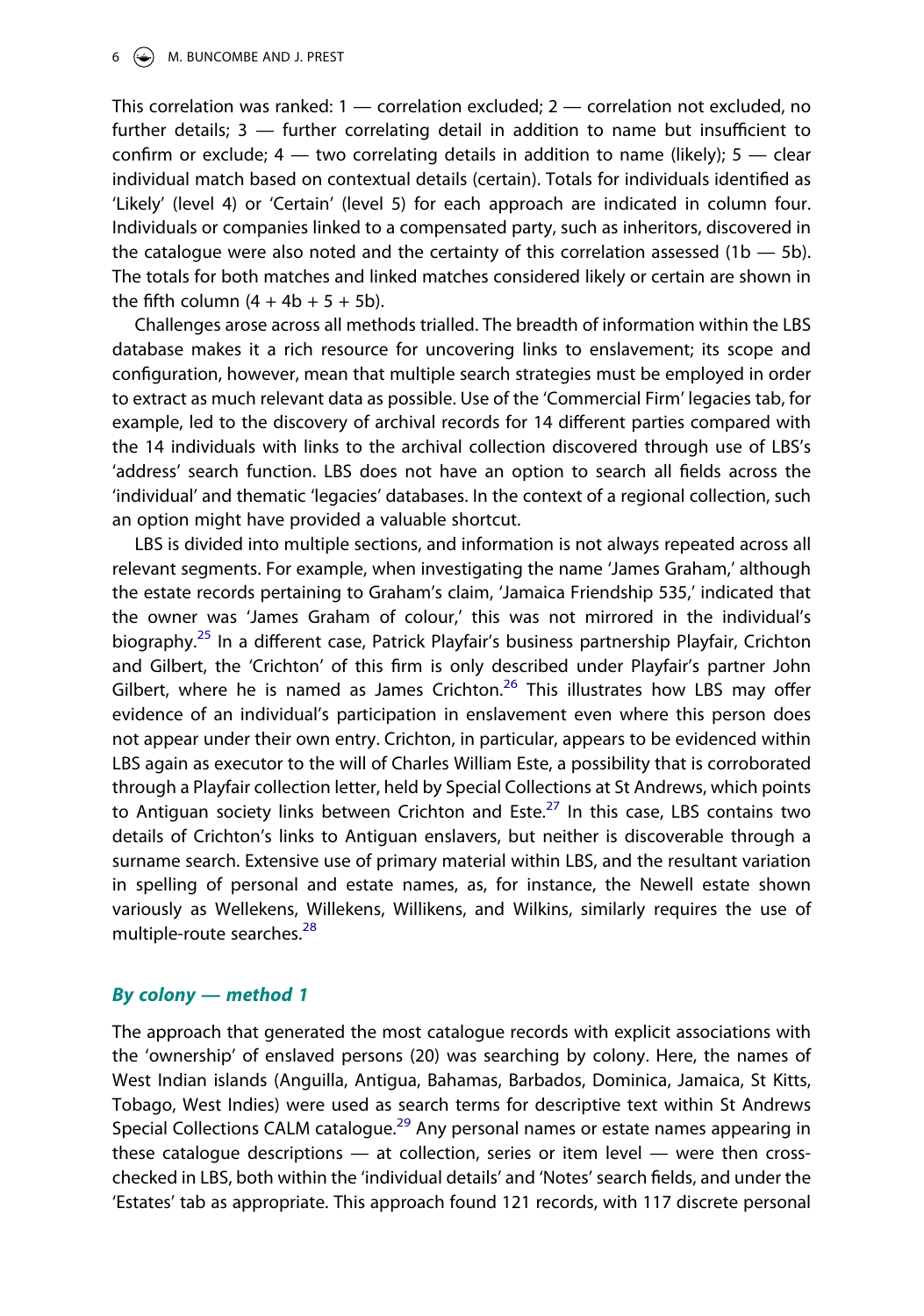names of which 50 found such-named individual in LBS. Based on the correlation of identifying factors listed within LBS and the current Special Collections catalogue description, 20 of these were considered certain or likely to refer to the same individual.

Capturing catalogue description explicitly referencing the West Indies, it is unsurprising that links to enslaved labour appeared less 'hidden' through this method than in records revealed through other approaches. Investigation of 'slave ownership' in these records nonetheless put the nature of Scottish interests in the colonial West Indies into stark relief. It underlined the simple but important fact that where Scottish individuals have explicit connections to the West Indies during the time-period examined, c. 1763–1833, these are almost exclusively connections to enslaved labour whether through personal 'ownership' of enslaved persons or links to a colonial society centred around enslaved labour.<sup>30</sup> Indeed, the enslaved labour context implicit within such addresses is an important argument in favour of investigating any link to the West Indies when listing material of this period. Examining the names discovered through this method highlighted the tendency in this period of profit from enslavement to cohere within social networks and the continuation of West Indian economic and social networks in the Scottish context. A further valuable aspect of this approach was in demonstrating that individuals named within archives showing explicit connections with enslaved labour did not necessarily appear within LBS, as was the case for Captain Arthur Law, husband to Penelope Newell Law. $31$  This sounds an important note of caution regarding the limits of LBS as a resource in this context. The variety of links to slave-owning society illuminated by this comparison between the catalogue and LBS raises complex questions regarding the merits of delimiting the inclusion of connections with enslaved labour within archival description, at collection or item level, based on the form of an individual's 'compensation.' Should catalogue entries that refer to 'slave ownership' be restricted to individuals who actually purchased (or who had purchased on their behalf) enslaved people, or should the catalogue's definition of 'slave ownership' extend to all 'owners' of enslaved people, including inheritors of enslavers? Perhaps different forms of involvement should be suggested by distinguishing between different types of 'slave ownership' (e.g. direct or indirect) in the catalogue? The answers to these questions might depend on the level of cataloguing and which method is being used: a prose update may be able to move more smoothly between different verbs (e.g. 'own,' 'purchase' or 'inherit') than use of a keyword tagging system. Keywords may introduce their own issues as types of slave 'ownership' link, as shown above, are wide-ranging and hard to define precisely. But different tags for different types of 'ownership' or different contexts for 'compensation' may offer one way of making connections with slave 'ownership' clear within the archival catalogue and searchable.

# *By collection type (estate papers) — method 2*

A reference list of 23 collections of Fife estate papers held within the archive was used as a starting point. The names of key individuals associated with these collections were identified using the current catalogue descriptions, both at collection and item level as available, of these collections, and any individual names and family surnames discovered in the catalogue were cross-checked in LBS, both in the 'individual details' and 'notes' search fields.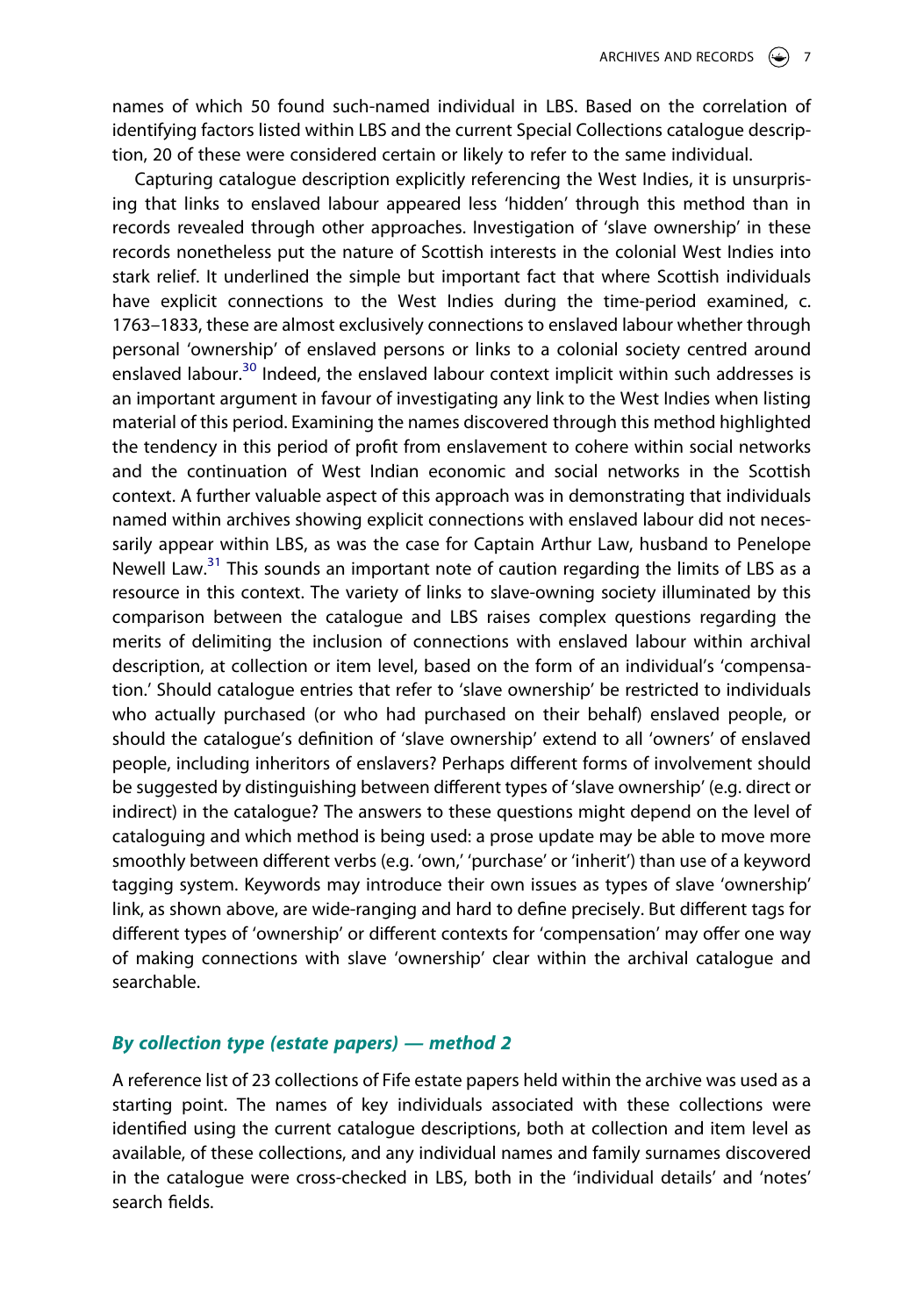## 8  $\bigoplus$  M. BUNCOMBE AND J. PREST

Unfortunately, the highly detailed contextual knowledge provided by estate collections proved a hindrance to the easy discovery of 'slave owning' individuals and only five individuals considered likely or certain to match a compensated individual named by LBS were identified. The Hay of Leys papers, for instance, include 222 catalogue records with reference to at least 10 estates in Scotland, as well as the Hay, Balfour and Paterson families. This provides a disparate body of potential search terms resulting in too many variables to establish clear links with LBS. Searching LBS by house or estate names within the address field, or individual notes field was partially effective. The family name associated with an estate, such as Hay of Leys, did not offer a productive route of inquiry. Using a broad search term, such as a common surname, generated many results, whose interrogation was complicated by the minimal biography for some LBS individuals, as well as the lack of overlap of LBS' data with that of the archives. With a concentration on Scottish property, our estate papers, for instance, rarely name the West Indies explicitly, which might have offered a key point of correlation with the focus of record evidence underpinning LBS. Using the 'notes' or 'address' fields in LBS, searches by family name (e.g. 'Hay') could be narrowed to individuals demonstrating contextual alignment with the respective estate (for example, a connection to Scotland). This did not overcome the genealogical complexity of the divergence of cadet relationships that further complicated investigations to establish which branch was compensated for enslaved persons and if financial associations between branches remained at the point of involvement in enslavement. Estate papers, moreover, capture the wider social circles of the associated family. Exploration of estate papers thus quickly becomes an examination of a broader network within a social stratum, with enslavers identified via this route often emerging outside the estate papers generating the search term. This route into tracing connections with 'slave ownership' connections within social circles, although laborious, could nonetheless be valuable in investigating social networks where we have knowledge of a connection to the West Indies or enslaved labour. This again underlines how the archival record mirrors a context in which individuals benefitted from enslavement and 'slave ownership' without (necessarily) having been directly involved in it.

# *By date — method 3*

By far the least effective approach (which produced no certain or likely matches to 'compensated' individuals) was selecting archival holdings based solely on date. Consecutive catalogue records for archival items listed as dating to within sample years 1763 and 1783 (from the beginning and middle of the project's chronological limits) were examined, and any personal names found in the first 30 catalogue descriptions for each year were cross-checked in LBS. This process produced the worst search ratio: searching 112 names resulted in no positive matches. A particular issue, exacerbated by the number of local administrative records that this approach covered, was the limited context provided for most of the names discovered in such records. Two key factors contributed to this difficulty. Firstly, as in the case of the Burgh records, many individuals named within the archival document were not central to the purpose of the record. One example was 'Thomas Scott,' appearing in St Andrews' Guildry accounts (1783–1 October 1785), a record offering few details through which to narrow the list of 16 'Thomas Scott' indivi-duals within LBS.<sup>[32](#page-16-7)</sup> These limitations resulted in insufficient information to determine any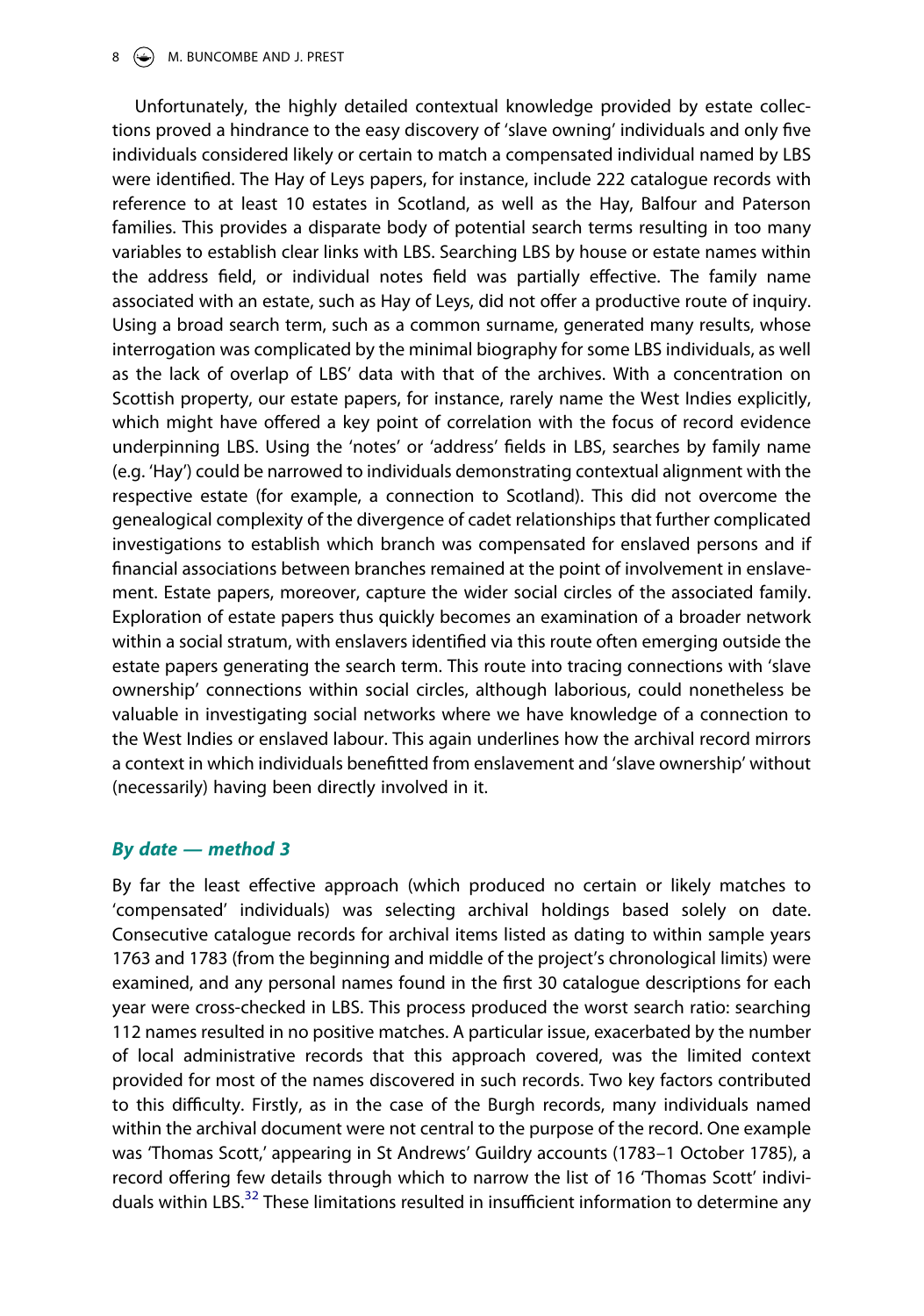correlation between individuals. A potential advantage of such decontextualisation, however, was that this circumvented researcher preconceptions regarding whether an individual was 'likely' to have connections to enslaved labour, for example because of their known social class or business associations.

#### *By surname — method 4*

Using the search term '%%%' within the 'Surname' field, records of all individuals associated with enslavement with a named entry within LBS were brought up in alphabetical order.<sup>[33](#page-16-8)</sup> The first 170 of these people (up to Adamson) were then cross-checked with St Andrews' archival catalogue by searching for each name in the descriptions of currently catalogued archival items. This LBS search was repeated, narrowing the complete list of named individuals by simultaneously applying the search term 'Scotland' under the LBS search field 'location' in addition to the search term '%%%' within the 'Surname' field; 170 of the resulting names (Adair — Cuthill) were cross-checked for appearances in the Special Collections catalogue descriptions.

Although examining named individuals in the LBS database in alphabetical order was also slow-going and resulted in a limited number of confirmed matches, it revealed correlations between 'slave owners' and records held by St Andrews discovered through no other approach. Instances of a confirmed positive correlation increased slightly (two versus six) when the alphabetic list of names was further narrowed through use of region (Scotland). However, narrowing the search in this way excludes individuals of Scottish origin for whom no Scottish address is listed, and may overlook those records held by St Andrews without explicit Scottish links. While cross-checking the full alphabetic list of individuals named by LBS (without any further delimitation) is an extremely time-consuming process, it would be the most complete way to cross-check all individuals included within LBS with an archival collection. A further benefit of this approach is that it avoids being influenced by preconceptions regarding which archives, individuals, or even date-ranges are likely to have associations with enslavement. This has potential for an ongoing project to make enslavers visible within St Andrews' holdings, though it would of course require substantial resources.<sup>[34](#page-16-9)</sup>

# *By region — method 5*

Employing the 'Address' field within LBS, the terms 'St Andrews' and 'Fife' were used to identify individuals in the database with potential links to regions closest to St Andrews. These searches were supplemented by using the terms 'St Andrews' and 'Fife' in the notes field. All names identified in LBS with a St Andrews or Fife connection were then crosschecked for presence within the archival catalogue.

As the St Andrews archive's collecting policy is influenced by regional criteria, the use of address-based terms to interrogate the LBS database appeared a potentially good route through which to pinpoint enslavers for whom St Andrews may hold records. However, this approach was not as fruitful as anticipated; although over 400 catalogue entries containing the names found in LBS within the project's time frame were available, this process uncovered only five probable matches between a compensated person and an archival item. An influencing factor may be the London-centred context of the Compensation Commission. Initial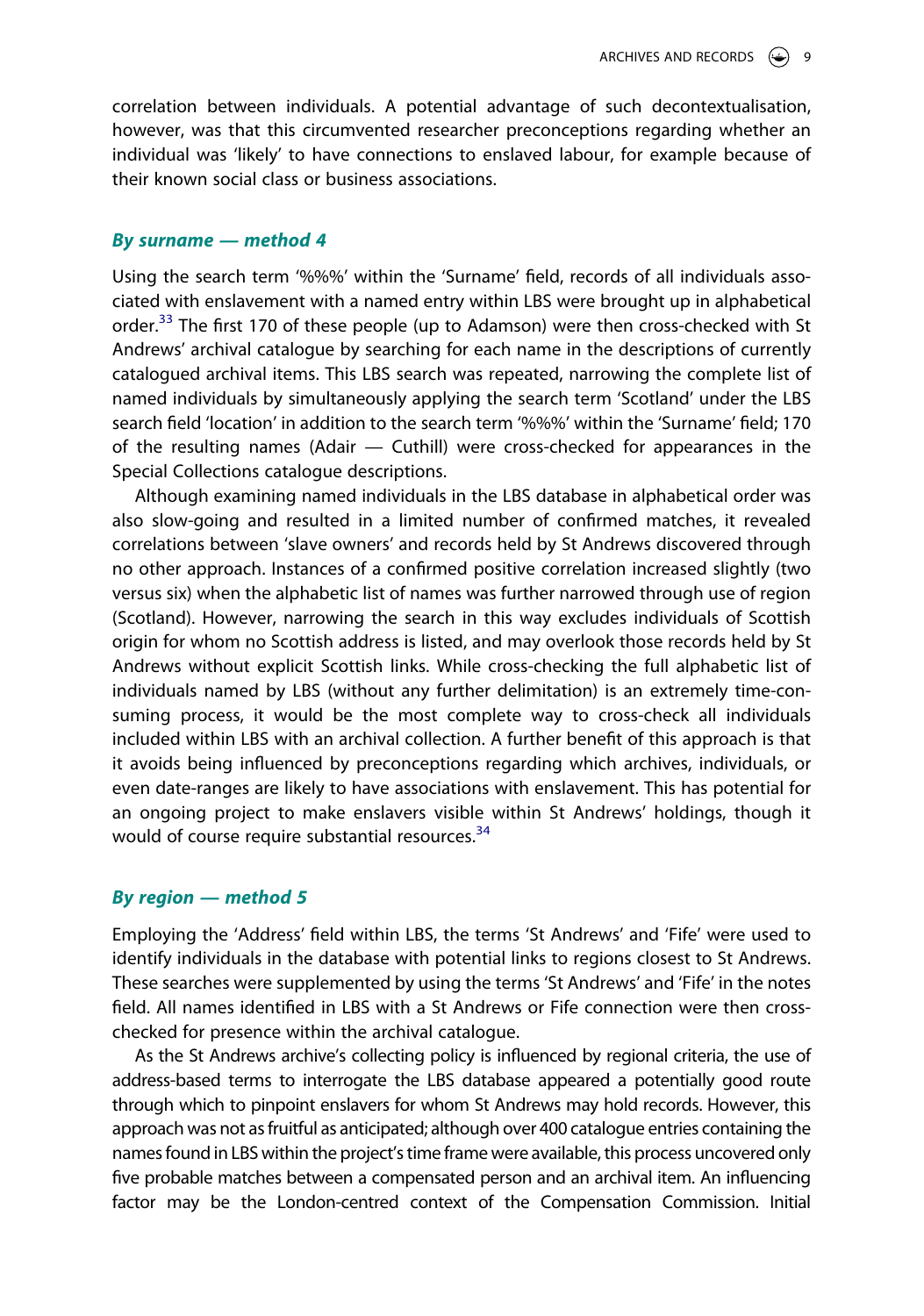advertisement of the scheme was only through English sources and payment, which required claimants or their appointed agents to appear in person, was administered via London.<sup>[35](#page-16-10)</sup> Despite there being a disproportionately large number of Scottish individuals associated with enslaved labour compared with population size captured in the LBS database, this may still be an underrepresentation of the full scope of Scottish 'slave ownership.' Although in this instance 'compensation' links to Fife identified through LBS did not translate into individuals with direct matches with archival holdings, the results did offer a glimpse into the influence of economic impacts of enslaved labour in Fife. While this knowledge may not be directly applicable to current holdings, the increased understanding of local 'slave ownership' patterns provides a foundational awareness of the wider context for records of this period and may inform the treatment of future accessions.

# *By firm — method 6*

Beginning with entries on 'commercial firms' provided under the LBS Legacies tab, which provides drop-down lists for 'Firm Name' and 'City,' all firms for Edinburgh and Glasgow were called up.<sup>36</sup> The titular company name for the LBS entry, variations of the firm name and key individuals for the firm, as described in the LBS entry, were cross-checked with record descriptions in the archival catalogue. This was repeated for firms listed for 'London,' where many Scots were active in businesses linked to enslavement.

This approach succeeded in generating a limited pool of contextual information, which provided multiple points of reference from which to identify individual names and confirm matches. Finding correlations between LBS and the archival collections proved most effective when the list of firms was narrowed to Edinburgh and Glasgow. Using the firm name and listed shareholders as search terms we were able to pinpoint previously unidentified links between individuals and firms and Special Collections' holdings. Search terms discovered through LBS entries on commercial legacies (such as firm or stakeholder names) appeared most frequently in records created outside the company with a named entry in LBS. This included, for instance, archives relating to a firm shareholder's other personal or commercial capacities, as is the case for William Frederick Burnley, of the LBS-named firm Eccles, Burnley and Co, who appears as correspondent with William Forbes Skene.<sup>[37](#page-16-12)</sup>

# *The results*

The ease and clarity of the discovery of Robert Whyte-Melville within the LBS database and collections held by St Andrews belied the significantly murkier and time-consuming process of systematically applying the LBS data to archival collections. Cases of proven, direct matches between individuals named by LBS and named individuals associated with our archival records were rare for all search methods tested. Indeed, no potentially matching individuals (like-for-like names within the archival catalogue and LBS) were found at all for 60% of names checked. Moreover, out of the 842 names revealed and cross-checked in total, across all six approaches trialled, only 17 resulted in fully confirmable 'certain' matches (2%) between a named individual in LBS and a person named within or associated with an archival record. This figure rises to just under 5% if likely matches, classified as 'likely' if three or more points of correlating contextual information could be established, are also included. Our distinction between certain and likely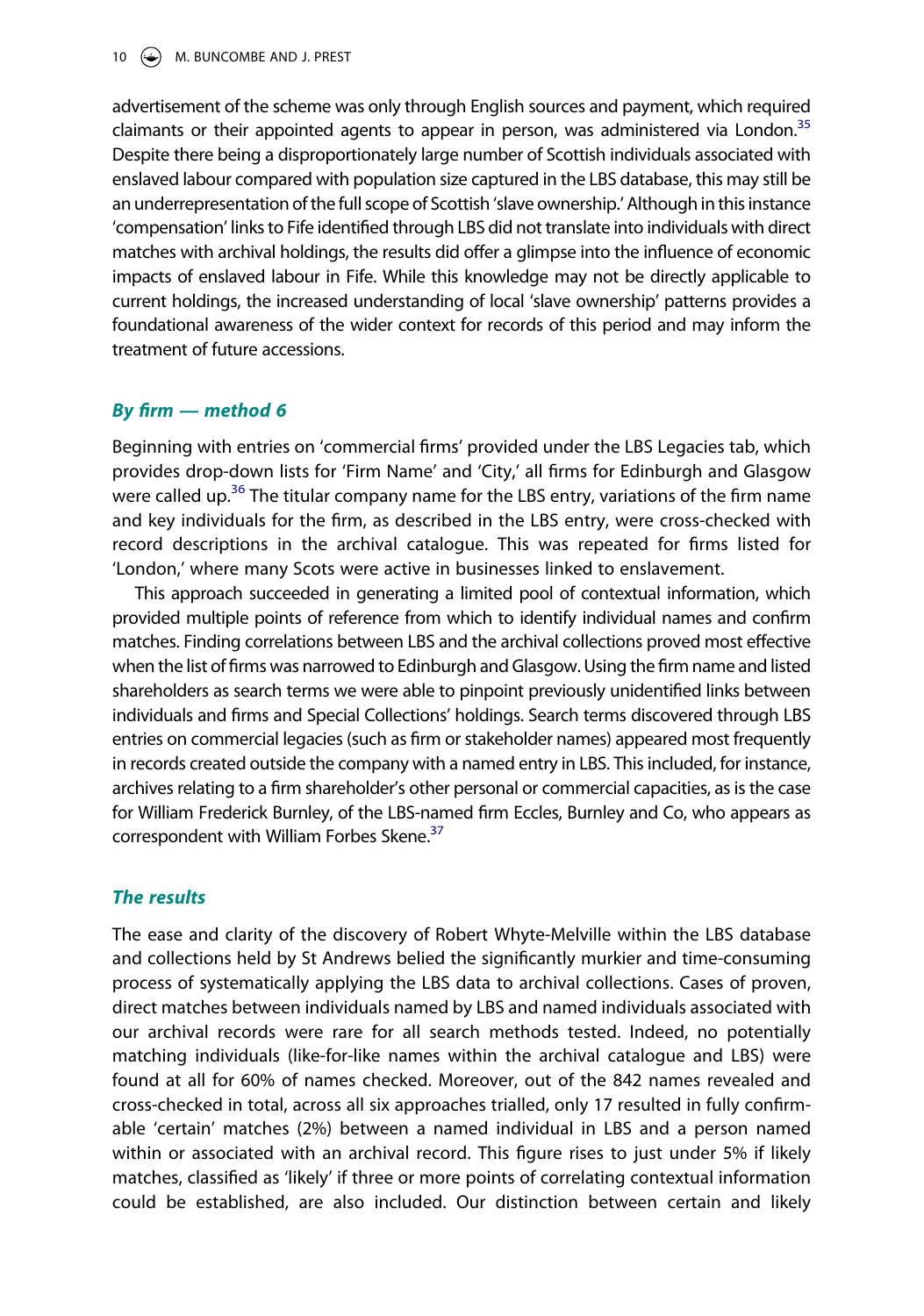matches raises another important question for the cataloguer: how to include levels of certainty in the catalogue. This is a distinction that would best lend itself to a tagging system of some kind. If, in addition to likely and certain matches, likely or certain instances of persons linked to 'compensated' individuals, such as their children, are also taken into account, the total proportion of matches is still just 8.4%. The results showed that of the 342 names (out of the 842 cross-checked) producing any match at all between the archival record and LBS database, 55% would require further research to be able to positively confirm or exclude a possible correlation between enslaver and archival individual.

A particularly important finding is that even where certain and likely links between enslavers and archival holding were found, the *content* of these archival records (as described in the catalogue) rarely showed any relation to enslavement. The overwhelming majority (67%) of archival items related to the individuals identified made no explicit mention of the West Indies, trade linked to the West Indies or enslavement. A further 9% had only brief content demonstrating a West Indian connection, such as an address. These results affirmed the foundational suspicion of the project team, and part of the motivation for the trial: although many individuals were 'compensated' for 'slave ownership,' and aspects of their histories are captured in archival records, the link between an individual who received 'compensation' and an individual as archival subject is neither an overt subject in surviving manuscripts nor explicit in the existing archival catalogue. It is our conviction that the absence of archival materials appearing (at first glance) to have a direct bearing on enslavement increases, rather than decreases, the need to make such a connection more apparent in our catalogue.

# *Updating the Catalogue*

<span id="page-11-0"></span>Across all approaches, this investigation has revealed 40 certain or likely matches between individuals named within LBS and subjects named in St Andrews' archival catalogue[.\\*](#page-11-0) However, it has also reflected the ways in which the economic impacts of enslaved labour spread widely beyond personal 'ownership' of enslaved people, thus echoing the findings of the LBS research. The results for St Andrews' holdings showed only half of those individuals as having been 'compensated' for personal 'ownership' of enslaved persons. Individuals such as Penelope Newell Law participated in family-owned plantations, while other individuals such as Baron George Gavin Browne Mill inherited the 'right' to claim for 'compensation,' or, like William Pulteney Alison, gained a 'right' to enslaved persons through trusteeship.<sup>[38](#page-16-13)</sup> Although such claimants do not fall within the primary remit of this initial investigation, descriptive clarity on these forms of profit based on enslaved persons would be valuable in illuminating the threads of links to individuals associated with enslavement and enslavement-derived profit running through St Andrews' archival collections. These examples invite a further nuancing of our earlier distinction between direct and indirect enslavers. Any individual who bought (or had bought on their behalf) enslaved people is clearly an active participant in the trade in enslaved persons. An individual who inherits the 'right' to claim 'compensation' becomes active if and when they decide to make a claim. But what if there is evidence of a reluctance to claim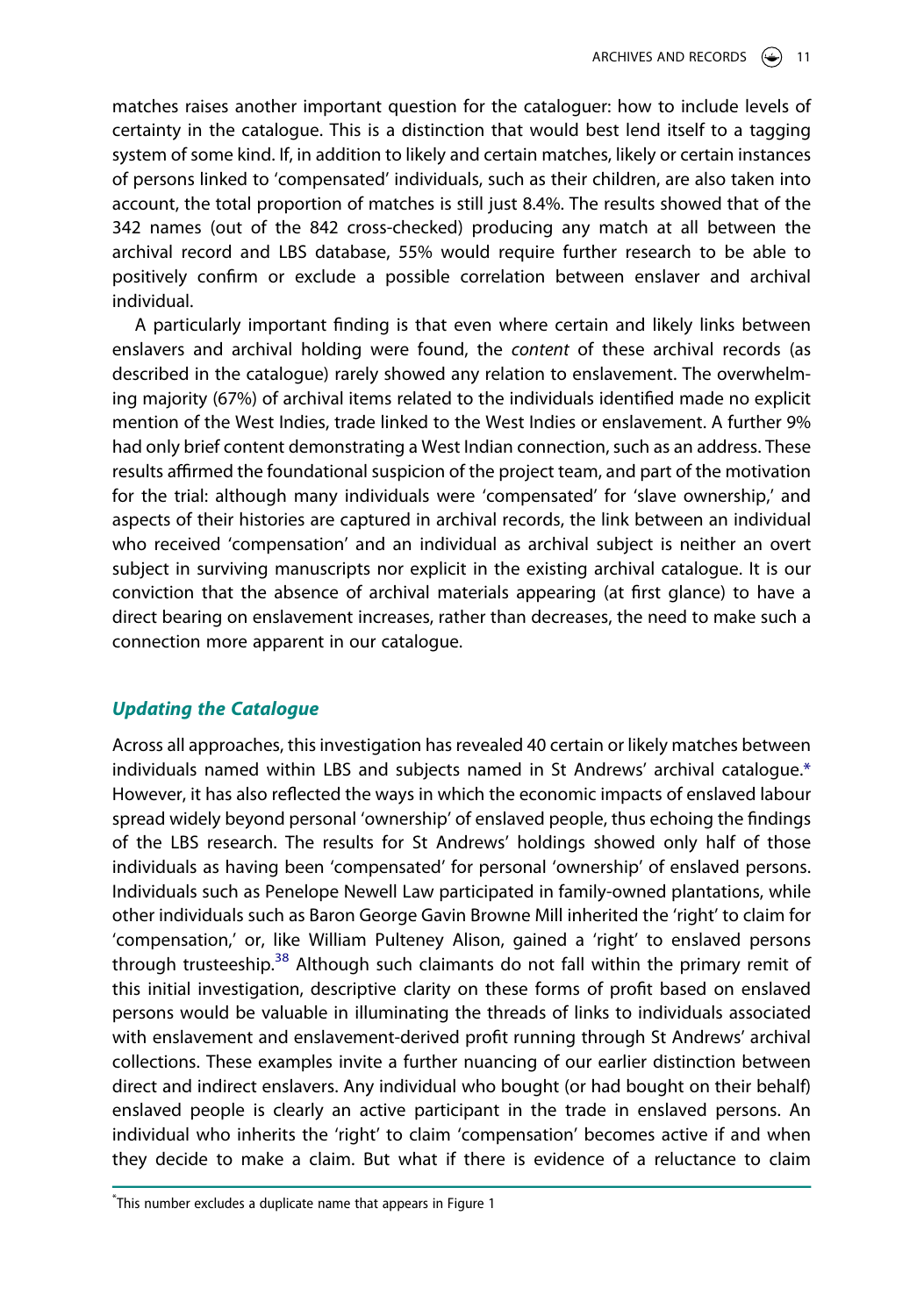'compensation' or even of coercion? Keeping prose updates or tags strictly factual is part of the solution to this problem, but tagging systems in particular run the risk of simplifying matters too much and it is crucial that users understand what any enslavementrelated tag is indicating. The results of this trial reflect the varied connections between firms, families and individuals and slave 'compensation,' and likewise the complex ways in which parties associated with enslavement-derived profit are linked to the preserved record. Critical questions of how these different links might be reflected in the archival catalogue, whether any limits to descriptive catalogue inclusion are desirable or how these might be determined (for instance based on degree of association with enslavement; enslaver degree of association with the archival record?), remain open.

Consideration of the interrelationship of such factors also influences decisions on amending authority files and adding 'compensation' details to collection-level and/or item-level descriptions. Such descriptive choices must be weighed in light of the primary consideration of this investigation, namely how the inclusion of slave 'compensation' can increase the visibility of enslavers' records for archive users.

Comparison of current description of archives linked to the colonial West Indies with the information found in LBS highlights the potential differences in visibility of 'slave ownership' and perspective on the archival record of this history achieved by engaging with 'slave ownership' in cataloguing practice at all levels of description. The will of Henry Barham, for example, is currently described at item level as 'Copy Last Will and Testament Henry Barham late of Jamaica now of London. Executors: Elizabeth Barham his wife, Messrs Roger Drake and Beaston Long, Colonel George Rickets and Dr James Paterson. 22 May 1746.<sup>39</sup> Using LBS, it is possible to demonstrate that Barham owned 287 enslaved persons at probate;<sup>[40](#page-16-15)</sup> Roger Drake and Beeston Long were partners in Long, Drake and Co., which ran, in various iterations, as a West India Merchant between c. 1730–1780s;<sup>41</sup> Beeston Long was Mortgagee in possession of Saltspring Pen estate on Jamaica, and left £39,000 in his will;<sup>[42](#page-16-17)</sup> Col. George Ricketts may have been the same man who is shown as a Major-General of the Jamaican militia, owning 288 enslaved persons at probate.<sup>43</sup> Finally, Dr James Paterson may be (or be related to), James Paterson of Carpow, in whose archives Barham's will is found, and whose records demonstrate links to colonial Jamaica and Jamaican planters such as Julines Beckford.<sup>[44](#page-16-19)</sup> Using LBS' data, Beckford is reframed as the owner of 662 enslaved persons at probate.<sup>45</sup> While this information is not new to researchers of enslavement, it is not explicit in the archival object or the item level catalogue entry; descriptive changes using 'compensation' data should help to bridge the gap between the work of specialists and a wider audience of archive users. Inclusion of 'compensation' information at all levels of description would make this link to enslavement visible to users independently of their approach to the catalogue. For Barham's will, 'slave ownership' data transforms the descriptive portrait of the record offering a glimpse of colonial connections to a depiction of a record (and record subject) tied into economic and social connections based around enslaved labour. This creates the potential for seeing 'slave ownership' despite the fact that Barham appears in only two brief records held by St Andrews' Special Collections; this is a valuable insight as 37 of the 40 certain or likely claimants uncovered appear in only a small number of archival records held, with their names appearing only in isolated item-level descriptions.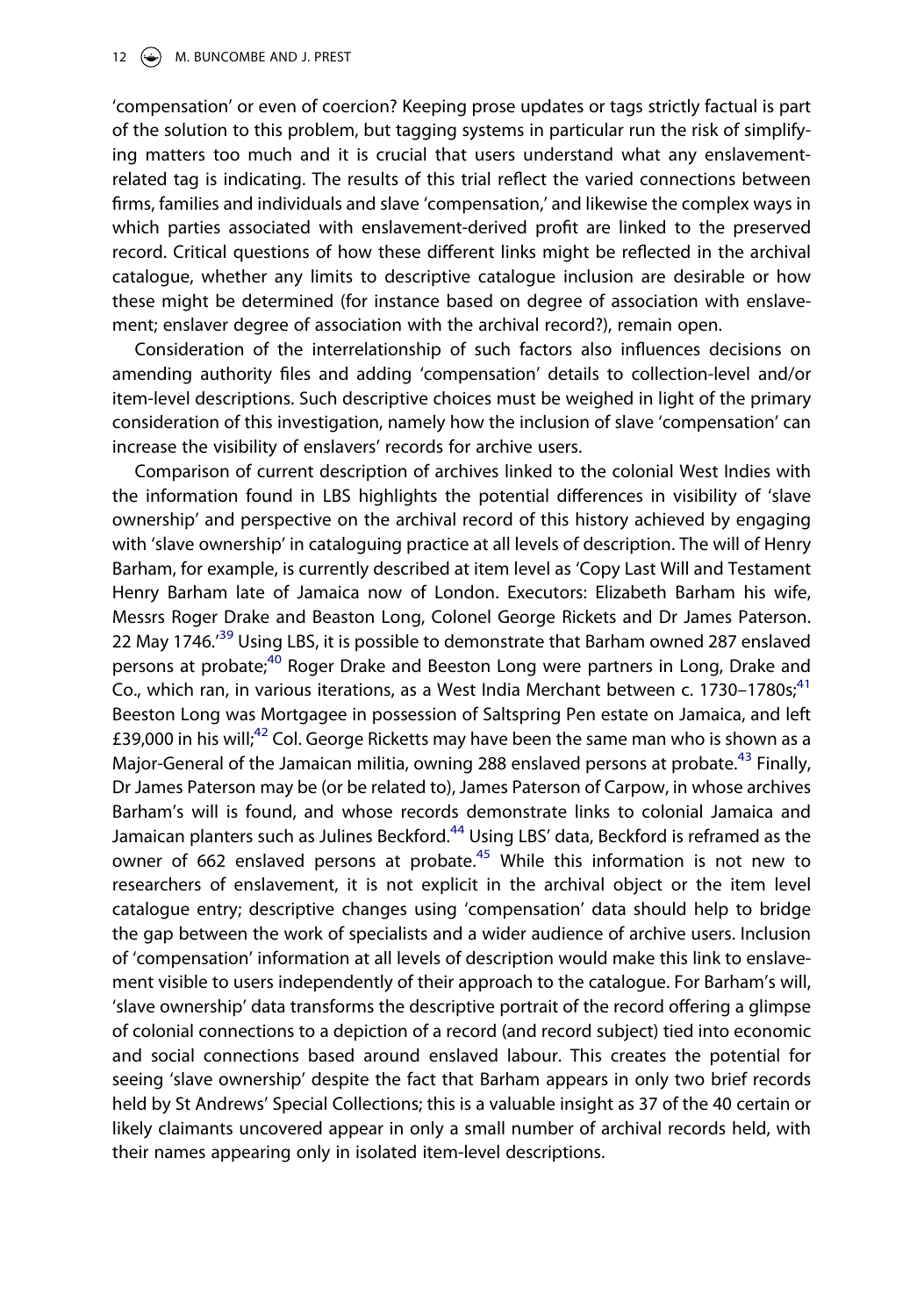As Barham's will indicates, one outstanding issue raised by our trial is the difficulty of confirming an enslaver's identity within records, and what degree of certainty is necessary for 'slave ownership' to be included within description.<sup>[46](#page-16-21)</sup> This process of decision-making is itself marked by a context influenced by a current understanding of, and socio-cultural discomfort surrounding, this history.<sup>47</sup> A cataloguer's choices regarding which research on a party's 'slave ownership' to prioritise intertwine with current (mis)understandings about participation in 'slave ownership.<sup>[48](#page-17-1)</sup> Retrospectively, it may be contended that preconceptions of a higher probability of correlation between land-owning classes and enslavement may have influenced our own choice to use estate papers as one route of inquiry. Certainly, there was surprise when the project identified potential 'compensated' individuals within the local fishing communities of St Andrews (Helen Braid) and Anstruther (Charles Wightmann).[49](#page-17-2)

Restrictions unwittingly imposed by underlying assumptions are further compounded by the limitations on available archival evidence, which disproportionately affect marginalized groups including less affluent individuals or women. Within the LBS database, entries for individuals making smaller claims are less likely to include biographical details. The absence of information in LBS is mirrored in the archival perspective where workingclass individuals are less likely to be captured in the record.<sup>50</sup> Therefore, the issue of match certainty appears linked to socio-cultural power, with the possibility of a confirmed match being more probable for individuals of historically powerful groups. In this instance, the priorities of the archival records of the Compensation Commission, amongst others, reflected in the LBS database, may be perpetuated through using certainty of an individual's identification as a criterion in embedding 'slave ownership' information in the archival catalogue. This highlights the importance of continued collaboration between academic researchers and archivists.<sup>51</sup> Considering that current understanding and preconceptions of 'slave ownership' are based, in part, on the visibility of enslavement in records, the issue of proof raised by this trial strongly points to the need for greater access to the body of archives evidencing enslavers. This further demonstrates the potential value of this trial in investigating approaches for enhancing descriptive practice to enable a more nuanced understanding of 'slave ownership.'

# *Conclusion*

This exploratory project has investigated ways for archivists to use the Legacies of British Slave-ownership database to make 'slave ownership' visible at all levels of description in the archival catalogue. Our pilot has resulted in two key conclusions: first, that using LBS as a resource in archival descriptive practice would increase the visibility of enslavers and strongly support improved access to the archival record of this history (and, for this reason, it is now the case that all new acquisitions at St Andrews are systematically checked against LBS upon receipt, and any descriptions relating to individuals who received 'compensation' now include this information as a matter of course). The resounding sense of the value of integrating this approach must, however, be tempered by the second finding that, even using LBS, the process of retrospective correlation of collections with 'compensation' data is neither swift nor clear cut. Archival collections will need to allocate sufficient resources for such work.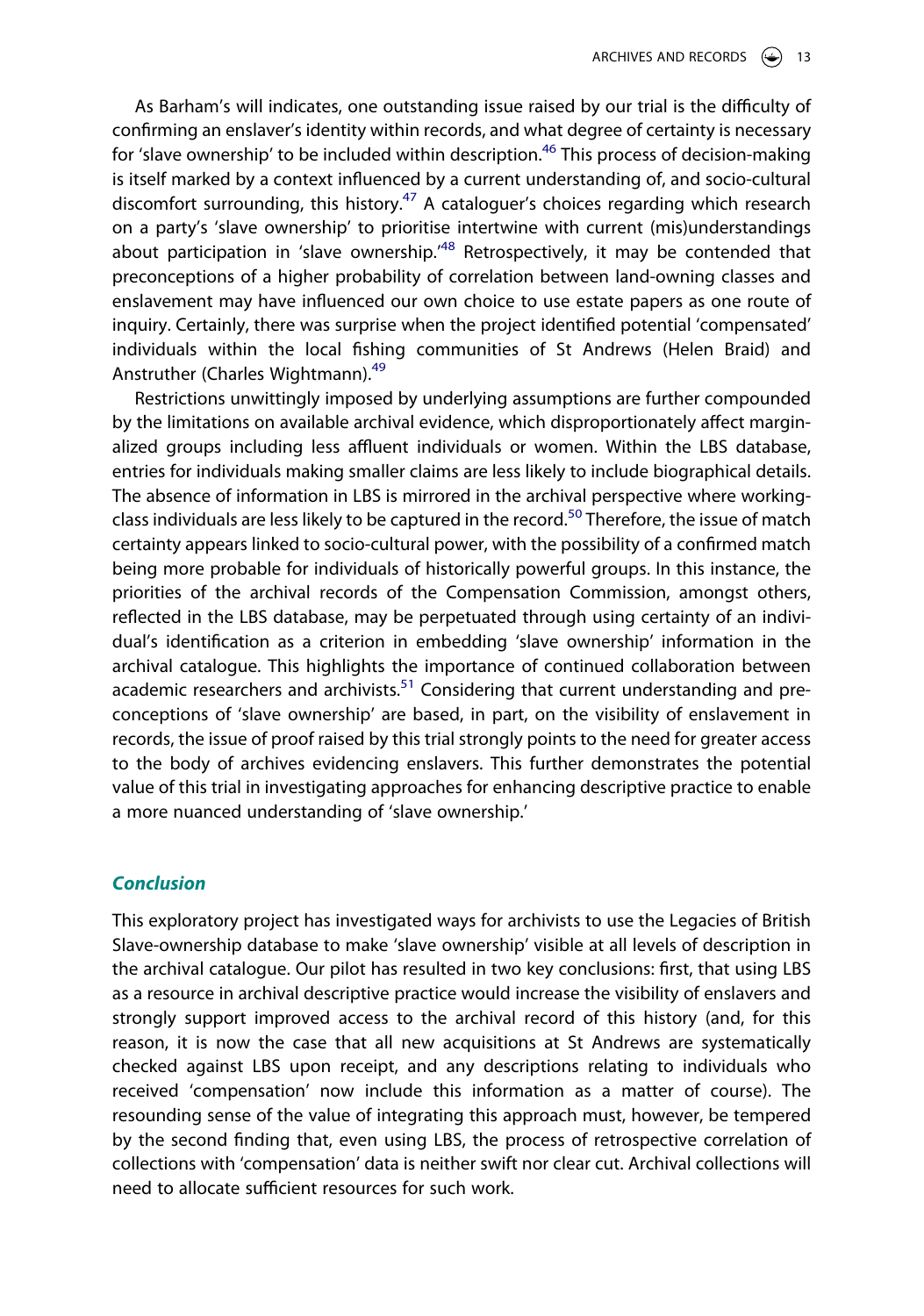Our trial suggests that using targeted search terms, such as colony names, was most effective at discovering archival matches with compensated individuals. Yet no single approach found a pool of compensated parties that entirely overlapped with the group from other approaches. While cross-checking compensated individuals within LBS through alphabetic listing would provide a complete investigation of all enslavers listed, this is impractical for most archives. Examining the archival catalogue based solely on date was ineffective for St Andrews' collections. Beginning with a sufficient but delimited body of information, such as a section of related archival records, gave the greatest chance of discovering links with enslavement. Cross-matching data in LBS and the catalogue was most effective when multiple searches were used to provide alternative angles on collections through which connections to different enslavers could emerge. Two practical factors were underlined by this examination: the importance of interrogating LBS via multiple search fields, including the 'notes' field, and the value of checking all names mentioned within a single record (where one person within an archival record was identified as an enslaver, other individuals named by the records were often also linked with enslavement).

This trial has also stressed that a pre-existing understanding of collections may influence which areas are investigated for 'slave ownership.' Such knowledge is often coloured by assumptions, not always borne out in practice, regarding likely enslavers, and may exclude unexpected areas of correlation between collections and enslaved labour. A multi-search route approach partially counteracts researcher bias by widening the scope of investigation. Current understanding of 'slave ownership' for Fife, and in Britain, is compounded by the interplay between social groups, record presence and the ability to confirm 'ownership' of enslaved people — something that would benefit from further collaborative investigation between archival professionals and academic researchers. A number of legacies strands, such as 'Imperial Legacies' or 'Literary Legacies' were not explored at all, and these may be highly informative for collections with strengths in corresponding areas.

Finally, it is important to underline that the approach explored in this project should be considered only one step in a broader, continual process. The results of this project, by necessity limited in scope, could be complemented, for instance, by searches for commodities produced using enslaved labour (sugar and coffee), or products manufactured for use by enslavers (linen or herring). The time period investigated, 1763–1833, does not mark the beginning or end of Scottish profit derived through enslaved labour, leaving a large segment of our archive unexplored. Similar work with other databases of historic enslavement, such as Slave Voyages, $52$  would also complement the work of this project, engaging a different spotlight through which to highlight records' links to enslavers. It should also be acknowledged that adding information about 'compensation' to our various catalogue entries only makes 'slave ownership' visible to those who read the additional text. If this information is embedded in a long description (as is the case for Whyte-Melville), it may well be overlooked. Even a tagging system can be limited in its capacity to make 'slave ownership' visible to any users who do not actively search for the appropriate tag. We recognize that including details of 'slave ownership' does not automatically make it as visible in the catalogue as we would like. This is a matter for ongoing discussion within the archival and academic communities. Above all, we must together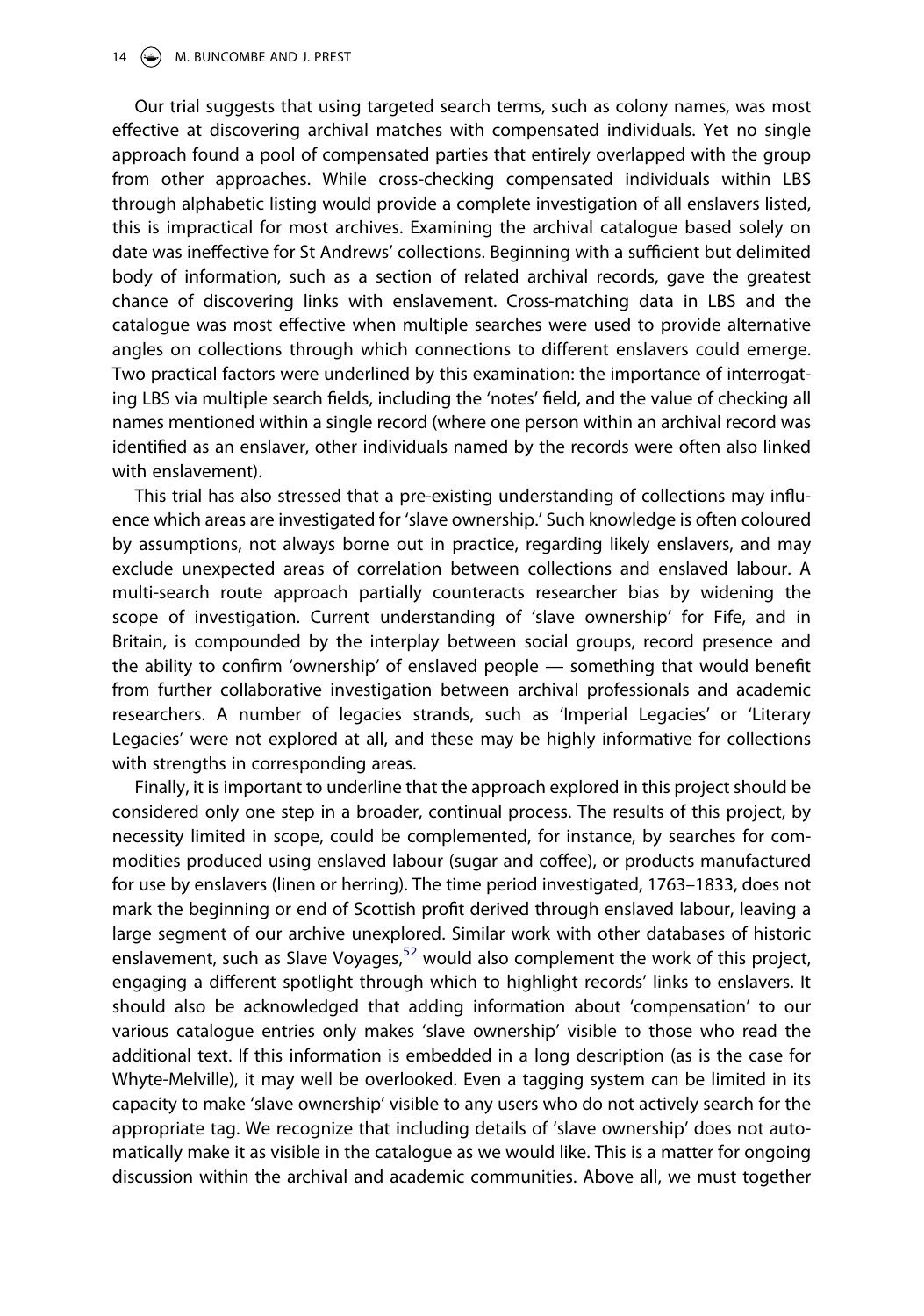consider how descriptive inclusion of 'compensation,' which increases the presence of enslavers' narratives in the catalogue, can be embedded within wider practices that make visible the stories of enslaved people themselves.

# **Notes**

- <span id="page-15-0"></span>1. White, *Voices of the Enslaved*. White and Burnard, *Hearing Enslaved Voices*. Burnard, *Hearing Slaves Speak*.
- <span id="page-15-1"></span>2. Rodríguez, *Voices of the Enslaved in Nineteenth-Century Cuba*.
- <span id="page-15-2"></span>3. Fuentes, *Dispossessed Lives: Enslaved Women, Violence, and the Archive*.
- <span id="page-15-3"></span>4. Rogers, *Voix d'Esclaves*.
- <span id="page-15-4"></span>5. Bellagamba et al., *African Voices on Slavery and the Slave Trade*, vol 2.
- <span id="page-15-5"></span>6. See especially Marronage, Accessed February 25, 2020, [http://www.marronnage.info.](http://www.marronnage.info)
- <span id="page-15-6"></span>7. Mullen, *It Wisnae Us.*
- <span id="page-15-7"></span>8. Devine, ed., *Discovering Scotland's Slavery Past*.
- <span id="page-15-8"></span>9. Mullen and Newman, 'Slavery, Abolition and the University of Glasgow'. University of Glasgow. September 2018. [https://www.gla.ac.uk/media/Media\\_607547\\_smxx.pdf.](https://www.gla.ac.uk/media/Media_607547_smxx.pdf) Other universities, including Bristol and Cambridge, have undertaken similar inquiries. In October 2019, Bristol appointed its first Professor of the History of Slavery, Olivette Otele.
- <span id="page-15-9"></span>10. LBS, Accessed February 25, 2020, [https://www.ucl.ac.uk/lbs.](https://www.ucl.ac.uk/lbs) See also Hall et al, *Legacies of British Slave-ownership*.
- <span id="page-15-10"></span>11. When writing in our own voice, we have chosen to put 'slave ownership' in inverted commas in order to query the notion that one human could 'own' another and consider them a 'slave'. We also put 'compensation' in inverted commas to contest the notion that enslavers were owed 'compensation' following abolition.
- <span id="page-15-11"></span>12. Prest, 'Slavery is a local — as well as a global — issue', *Race Matters* (Runnymede Trust's blog) (November 12, 2018).
- <span id="page-15-12"></span>13. Araujo, ed., *Politics of Memory: Making Slavery Visible*.
- <span id="page-15-13"></span>14. See for instance anti-racist descriptive resources by Archives for Black Lives in Philadelphia; on cataloguing records of enslavement see for example National Records of Scotland, "James Montgomery Slavery Case".
- <span id="page-15-14"></span>15. Early calls for engagement with archival inequalities of representation include Zinn, "Secrecy, Archives, and the Public Interest", and more recently in the work of Michelle Caswell, Terry Cook, and Verne Harris.
- <span id="page-15-15"></span>16. On archival agency see for instance Harris, "The Archival Sliver"; Caswell et al., "To be able to imagine otherwise"; Kaplan, "We Are What We Collect"; Cook, "Evidence, Memory, Identity, and Community".
- <span id="page-15-16"></span>17. On whose voice is captured, see Wood et al., "Mobilizing records"; Bastian, "Reading Colonial Records"; Aljoe et al., "Obeah and the Early Caribbean Digital Archive"; on post-abolition cultural shifts, see for example Oldfield, *Chords of Freedom.*
- <span id="page-15-17"></span>18. Regarding approaches to colonial records, see Haberstock, "Participatory description"; Bastian, "Reading Colonial Records through an Archival Lens".
- <span id="page-15-18"></span>19. For an example of how these can be used productively, see Waldstreicher, "Reading the Runaways"; and Fuentes, *Dispossessed Lives*, Chapter One.
- <span id="page-15-19"></span>20. The University of Aberdeen, "A North East Story"; and Hackney Museums and Archives, "Local Roots/Global Routes."
- <span id="page-15-20"></span>21. On changes to practice, see for example First Archivist Circle, "Protocols for Native American Archive Materials," Accessed February 25, 2021, [https://www2.nau.edu/libnap-p/protocols.](https://www2.nau.edu/libnap-p/protocols.html) [html.](https://www2.nau.edu/libnap-p/protocols.html)
- <span id="page-15-21"></span>22. LBS, Project details, Accessed February 1, 2020, [https://www.ucl.ac.uk/lbs/project/details/.](https://www.ucl.ac.uk/lbs/project/details/)
- <span id="page-15-22"></span>23. LBS, The Database, Accessed July 6, 2020, [https://www.ucl.ac.uk/lbs/project/details.](https://www.ucl.ac.uk/lbs/project/details)
- <span id="page-15-23"></span>24. LBS, Database Updates — January, 2020, Accessed July 6, 2020, [https://www.ucl.ac.uk/lbs/](https://www.ucl.ac.uk/lbs/project/new2020) [project/new2020.](https://www.ucl.ac.uk/lbs/project/new2020)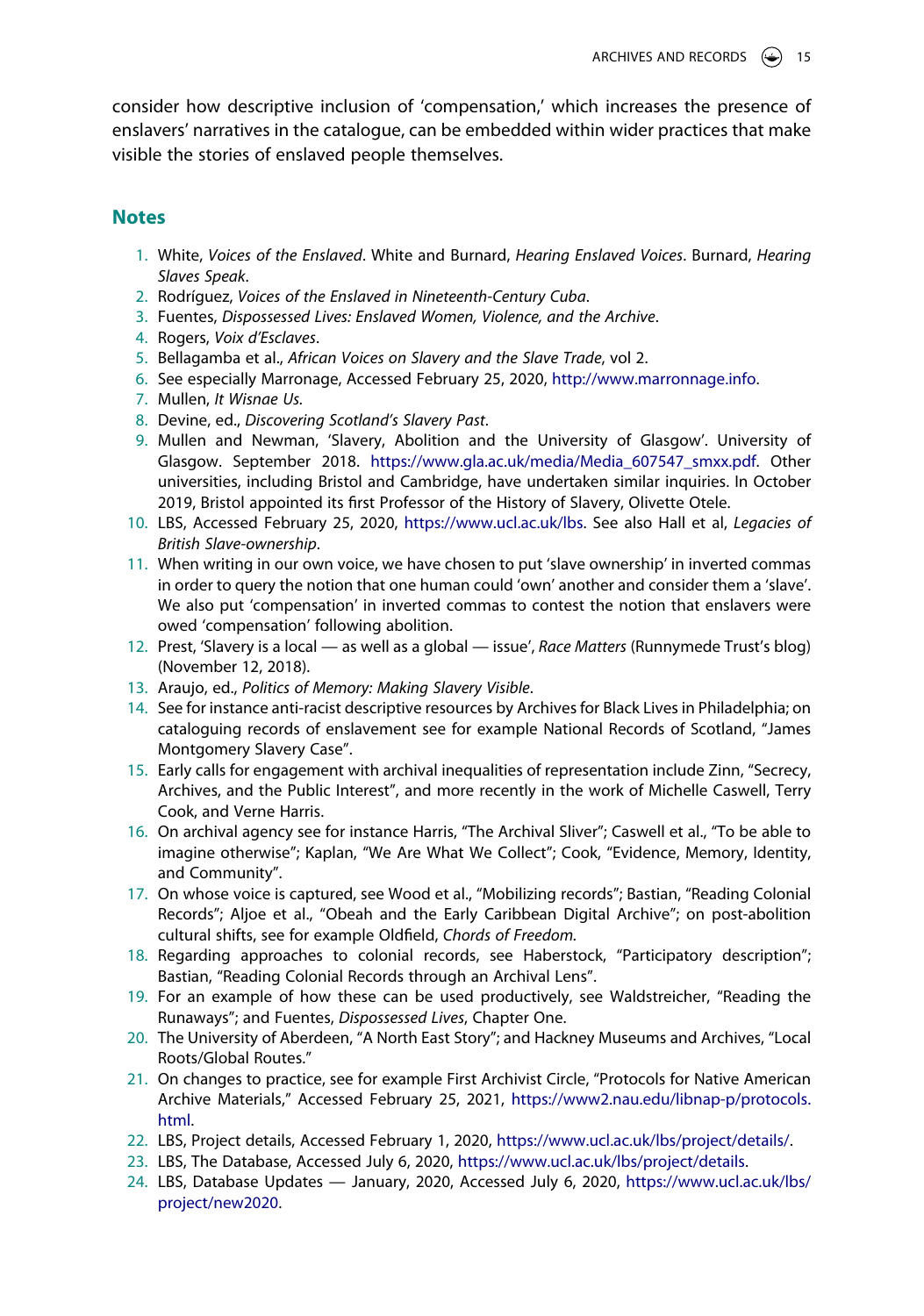16 (C) M. BUNCOMBE AND J. PREST

- <span id="page-16-0"></span>25. LBS, Friendship Settlement, Jamaica, Westmoreland, Accessed July 8, 2020, [http://wwwdepts](http://wwwdepts-live.ucl.ac.uk/lbs/estate/view/3205)[live.ucl.ac.uk/lbs/estate/view/3205](http://wwwdepts-live.ucl.ac.uk/lbs/estate/view/3205); LBS, James Graham, Accessed July 8, 2020, [http://](http://wwwdepts-live.ucl.ac.uk/lbs/person/view/24142) [wwwdepts-live.ucl.ac.uk/lbs/person/view/24142](http://wwwdepts-live.ucl.ac.uk/lbs/person/view/24142).
- <span id="page-16-1"></span>26. LBS, John Gilbert of Antigua, Accessed July 8, 2020, [http://wwwdepts-live.ucl.ac.uk/lbs/per](http://wwwdepts-live.ucl.ac.uk/lbs/person/view/2146652843) [son/view/2146652843.](http://wwwdepts-live.ucl.ac.uk/lbs/person/view/2146652843)
- <span id="page-16-2"></span>27. LBS, Charles William Este, Accessed July 8, 2020, [http://wwwdepts-live.ucl.ac.uk/lbs/person/](http://wwwdepts-live.ucl.ac.uk/lbs/person/view/2146645189) [view/2146645189](http://wwwdepts-live.ucl.ac.uk/lbs/person/view/2146645189); Letter 5, Diaries and Letters of Mrs Patrick Playfair of Kilmarnock, msdep14/ 2/48/3/5.
- <span id="page-16-3"></span>28. LBS, Researching Slave Owners, Accessed July 6, 2020, [https://www.ucl.ac.uk/lbs/project/](https://www.ucl.ac.uk/lbs/project/research) [research;](https://www.ucl.ac.uk/lbs/project/research) LBS, Penelope Newell Law (née Hepburn), Accessed July 7, 2020, [http://](http://wwwdepts-live.ucl.ac.uk/lbs/person/view/2146658943)  [wwwdepts-live.ucl.ac.uk/lbs/person/view/2146658943](http://wwwdepts-live.ucl.ac.uk/lbs/person/view/2146658943); LBS, William Hepburn, Accessed July 7, 2020, <http://wwwdepts-live.ucl.ac.uk/lbs/person/view/2146651741>; LBS, Willekins, Jamaica, St Dorothy, Accessed July 7, 2020, <http://wwwdepts-live.ucl.ac.uk/lbs/estate/view/14721>.
- <span id="page-16-4"></span>29. Total list of colonies in LBS pick-list September 2019; this has since increased.
- <span id="page-16-5"></span>30. Scottish slavery connections are not restricted to this period, see Devine, "Did Slavery make Scotia great?"; and Duffill, "The Africa Trade".
- <span id="page-16-6"></span>31. Letter from Penelope Newell Law to William Berry, 30 July 1807, msDA817.B4 ms3881.
- <span id="page-16-7"></span>32. Guildry Accounts, St Andrews: Robert Niven, 1783–1 October, 1785, B65/22/11/9/1; LBS, search term 'Thomas Scott', 16 hits, Accessed July 7, 2020, [https://www.ucl.ac.uk/lbs/](https://www.ucl.ac.uk/lbs/search/) [search/.](https://www.ucl.ac.uk/lbs/search/)
- <span id="page-16-8"></span>33. After putting all names in alphabetical order, it is only possible to move through the results one page at a time, LBS, Search %%% under Surname field, Accessed July 8, 2020, [https://](https://www.ucl.ac.uk/lbs/search/) [www.ucl.ac.uk/lbs/search/.](https://www.ucl.ac.uk/lbs/search/)
- <span id="page-16-9"></span>34. LBS, search term %%% under Surname field, Accessed July 7, 2020, [https://www.ucl.ac.uk/lbs/](https://www.ucl.ac.uk/lbs/search/) [search/.](https://www.ucl.ac.uk/lbs/search/)
- <span id="page-16-10"></span>35. Draper, "Scotland and Colonial Slave Ownership," In *Rediscovering Scotland's Slavery Past*, edited by, Devine, 177.
- <span id="page-16-11"></span>36. The only Scottish cities available from LBS pick-list, September 30, 2019.
- <span id="page-16-12"></span>37. Letter from William Forbes Skene to William F Burnley, October 30, 1869, msdep19/4/35 (see also msdep19/4/36), Papers of George Hay Forbes, University of St Andrews Special Collections, St Andrews, Fife.
- <span id="page-16-13"></span>38. LBS, Penelope Newell Law (née Hepburn), Accessed July 8, 2020, [http://wwwdepts-live.ucl.ac.](http://wwwdepts-live.ucl.ac.uk/lbs/person/view/2146658943) [uk/lbs/person/view/2146658943](http://wwwdepts-live.ucl.ac.uk/lbs/person/view/2146658943); LBS, Baron George Gavin Browne Mill, Accessed July 8, 2020, [http://wwwdepts-live.ucl.ac.uk/lbs/person/view/16873;](http://wwwdepts-live.ucl.ac.uk/lbs/person/view/16873) and LBS, William Pulteney Alison, Accessed July 8, 2020, <http://wwwdepts-live.ucl.ac.uk/lbs/person/view/44168>.
- <span id="page-16-14"></span>39. Copy Last Will and Testament Henry Barham, 1746, ms36220/1888. On Barham, see Dunn, "A Tale of Two Plantations."
- <span id="page-16-15"></span>40. LBS, Dr. Henry Barham, Accessed July 8, 2020, [http://wwwdepts-live.ucl.ac.uk/lbs/person/](http://wwwdepts-live.ucl.ac.uk/lbs/person/view/2146635190) [view/2146635190](http://wwwdepts-live.ucl.ac.uk/lbs/person/view/2146635190).
- <span id="page-16-16"></span>41. LBS, Long, Drake & Co, Accessed July 8, 2020, [https://www.ucl.ac.uk/lbs/firm/view/](https://www.ucl.ac.uk/lbs/firm/view/2144928789) [2144928789](https://www.ucl.ac.uk/lbs/firm/view/2144928789).
- <span id="page-16-17"></span>42. LBS, Beeston Long senior, Accessed July 8, 2020, [http://wwwdepts-live.ucl.ac.uk/lbs/person/](http://wwwdepts-live.ucl.ac.uk/lbs/person/view/2146644619) [view/2146644619](http://wwwdepts-live.ucl.ac.uk/lbs/person/view/2146644619).
- <span id="page-16-18"></span>43. LBS, George Ricketts, Accessed July 8, 2020, [http://wwwdepts-live.ucl.ac.uk/lbs/person/view/](http://wwwdepts-live.ucl.ac.uk/lbs/person/view/2146644275) [2146644275](http://wwwdepts-live.ucl.ac.uk/lbs/person/view/2146644275).
- <span id="page-16-19"></span>44. Papers of the Hay Family of Leys, 1312–1924, ms 36,220; see for instance ms36220/1359 and 1360. The Beckford family's associations with slavery are well known, on Julines' brother see Gauci, *William Beckford*.
- <span id="page-16-20"></span>45. LBS, Julines Beckford, Accessed July 8, 2020, [http://wwwdepts-live.ucl.ac.uk/lbs/person/view/](http://wwwdepts-live.ucl.ac.uk/lbs/person/view/2146650155) [2146650155](http://wwwdepts-live.ucl.ac.uk/lbs/person/view/2146650155); Paterson may also be the man named in the will of William Grahame of Mossknowe, transcribed by LBS, see LBS, William Graham of Mossknowe, Accessed July 8, 2020, <http://wwwdepts-live.ucl.ac.uk/lbs/person/view/2146634698>.
- <span id="page-16-21"></span>46. On the ethics of description, see for example, Duff and Harris, "Stories and Names"; MacNeil, "Picking our text"; and Light, Hyry, "Colophons and annotations".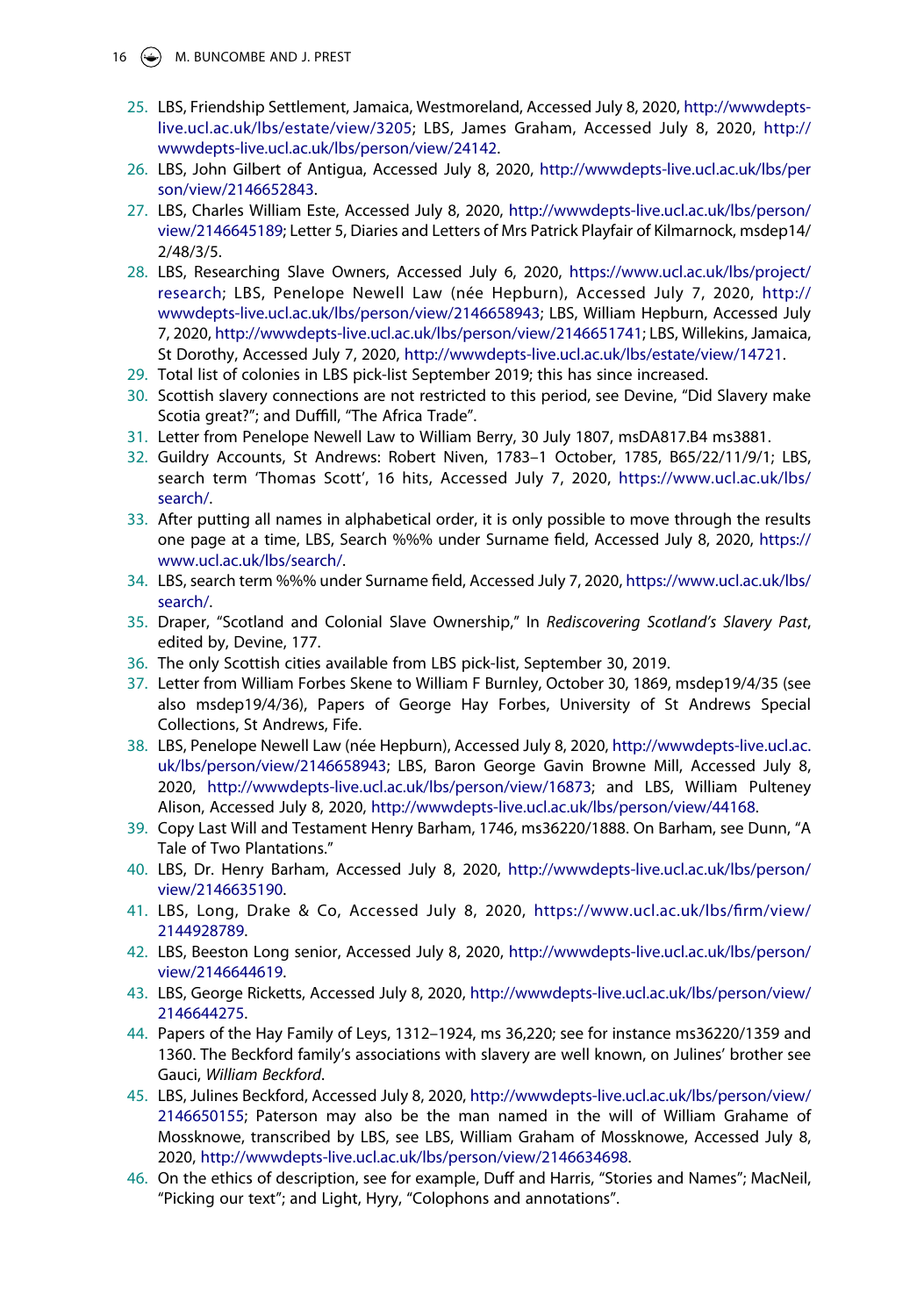- <span id="page-17-0"></span>47. On coloniality in archival practice, see Agostinho, "Archival encounters"; Ghaddar and Caswell, "To go beyond".
- <span id="page-17-1"></span>48. On socio-cultural memory of British participation in slavery see Donnington et al., eds., *Britain's History and Memory of Transatlantic Slavery*.
- <span id="page-17-2"></span>49. Helen Braid appears in Claim of Service by James Braid as agnate to John Braid, 14 January 1786, B65/22/1/6/1; see also B65/22/1/8/1; LBS, Helen Braid, Accessed July 8, 2020, [http://](http://wwwdepts-live.ucl.ac.uk/lbs/person/view/-641637211) [wwwdepts-live.ucl.ac.uk/lbs/person/view/-641637211;](http://wwwdepts-live.ucl.ac.uk/lbs/person/view/-641637211) Wightman may be the man named in Charter of Resignation and confirmation by Sir John Anstruther in favour of Charles Wightman, 3 October 1749, msdep121/1/1/7/2 (identification of this individual remains inconclusive); LBS, Charles Wightman, Accessed July 8, 2020, [http://wwwdepts-live.ucl.ac.](http://wwwdepts-live.ucl.ac.uk/lbs/person/view/2146632323) [uk/lbs/person/view/2146632323](http://wwwdepts-live.ucl.ac.uk/lbs/person/view/2146632323).
- <span id="page-17-3"></span>50. See Flinn, "Other ways of thinking," In *What are Archives*? 109–128.
- <span id="page-17-4"></span>51. See Stoler, *Along the Archival Grain*; Jeurgens and Karabinos, "Paradoxes of curating colonial memory".
- <span id="page-17-5"></span>52. <https://www.slavevoyages.org/>.

# **Disclosure statement**

No potential conflict of interest was reported by the author(s).

# **Notes on contributors**

*Miriam Buncombe* is a recent Archives and Records Management graduate (University of Dundee, 2020). Following undergraduate studies at the University of St Andrews and the Friedrich Wilhelm University of Bonn, she completed postgraduate research into the role of ritual in mediaeval mystical narratives. She is currently project archivist working to catalogue the Archive of European Intellectual Life held at the University of St Andrews Special Collections.

Julia Prest is Professor of French and Caribbean Studies at the University of St Andrews. She has published widely on early-modern French and Creole theatre, and her current research is on theatre and enslaved people in the former French colony of Saint-Domingue (now Haiti). Julia is founder of the Colonial-Era Caribbean Theatre and Opera Network (CECTON) and creator of the trilingual (English-French-Creole) website and performance database, Theatre in Saint-Domingue, 1764- 1791: Plays, Ballets and Operas, https://www.theatreinsaintdomingue.org.

# **Bibliography**

#### **Manuscripts**

- Charter of Resignation and confirmation by Sir John Anstruther in favour of Charles Wightman, 3 October 1749, msdep121/1/1/7/2, Papers of the Anstruther Family of Balcaskie, University of St Andrews Special Collections, St Andrews, Fife.
- Copy Last Will and Testament Henry Barham, 1746, ms36220/1888, Papers of the Hay family of Leys, University of St Andrews Special Collections, St Andrews, Fife.
- Diaries and Letters of Mrs Patrick Playfair of Kilmarnock, msdep14/2/48/3/5, Playfair Collection, University of St Andrews Special Collections, St Andrews, Fife.
- Letter from Penelope Newell Law to William Berry, 30 July 1807, msDA817.B4 ms3881, Papers of William Berry, University of St Andrews Special Collections, St Andrews, Fife.
- Letter from William Forbes Skene to William F Burnley, 30 October 1869, msdep19/4/35 (see also msdep19/4/36), Papers of George Hay Forbes, University of St Andrews Special Collections, St Andrews, Fife.
- Records of the Burgh of St Andrews, B65, University of St Andrews Special Collections, St Andrews, Fife.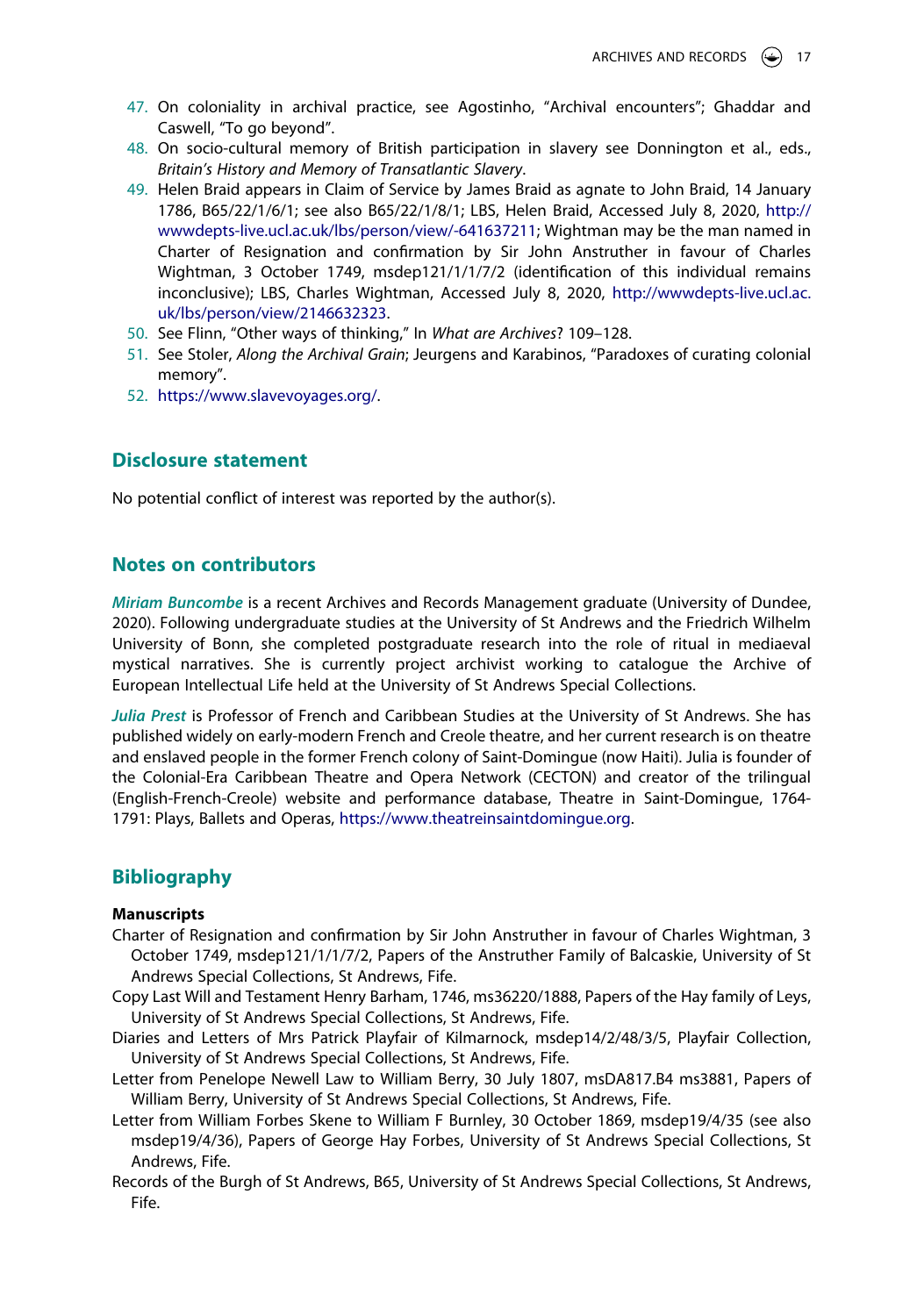#### **Secondary sources**

- Agostinho, D. "Archival Encounters: Rethinking Access and Care in Digital Colonial Archives." *Archival Science* 19 (2019): 141–165. doi:[10.1007/s10502-019-09312-0.](https://doi.org/10.1007/s10502-019-09312-0)
- Aljoe, N.N., E.M. Dillon, B. Doyle, and E. Hopwood. "Obeah and the Early Caribbean Digital Archive." *Atlantic Studies* 12.2 (2015): 258–266. doi:[10.1080/14788810.2015.1025217](https://doi.org/10.1080/14788810.2015.1025217).
- Araujo, Ana Lucia, ed. *Politics of Memory: Making Slavery Visible in Public Space*. New York: Routledge, 2012.
- Archives and Records Association. "Joint Statement of Intent for the Heritage Sector." June 3 2020. Accessed July 8, 2020. [https://www.archives.org.uk/news/807-joint-statement-of-intent-for-the](https://www.archives.org.uk/news/807-joint-statement-of-intent-for-the-heritage-sector.html)[heritage-sector.html](https://www.archives.org.uk/news/807-joint-statement-of-intent-for-the-heritage-sector.html)
- Archives For Black Lives in Philadelphia. "Archives for Black Lives: Archivists Responding to Black Lives Matter." Accessed July 20, 2020. <https://archivesforblacklives.wordpress.com/>.
- Archivists Against History Repeating Itself. "Archivists Against." Accessed September 15, 2020. [https://www.archivistsagainst.org/#:~:text=We%20have%20created%20Archivists%20Against,](https://www.archivistsagainst.org/%23:%7E:text=We%20have%20created%20Archivists%20Against,and%20through%20records%20and%20archives) [and%20through%20records%20and%20archives](https://www.archivistsagainst.org/%23:%7E:text=We%20have%20created%20Archivists%20Against,and%20through%20records%20and%20archives)
- Bastian, J.A. "Reading Colonial Records through an Archival Lens: The Provenance of Place, Space and Creation." *Archival Science* 6 (2006): 267–284. doi:[10.1007/s10502-006-9019-1](https://doi.org/10.1007/s10502-006-9019-1).
- Bellagamba, Alice, Sandra E. Greene, and Martin A. Klein, eds. *African Voices on Slavery and the Slave Trade. Vol 2 of African Voices on Slavery and the Slave Trade*. Cambridge: Cambridge University Press, 2016.
- Burnard, Trevor. *Hearing Slaves Speak*. Guyana: The Caribbean Press, 2010.
- Caswell, Michelle, Alda Allina Migoni, Noah Geraci, and Marika Cifor. "To Be Able to Imagine Otherwise: Community Archives and the Importance of Representation." *Archives and Records*  38, no. 1 (2017): 5–26. doi:[10.1080/23257962.2016.1260445.](https://doi.org/10.1080/23257962.2016.1260445)
- Connolly, Brian, and Marisa Fuentes. "Introduction: From Archives of Slavery to Liberated Futures?" *History of the Present* 6, no. 2 (2016): 105–116. Accessed July 14, 2021. doi:[10.5406/](https://doi.org/10.5406/historypresent.6.2.0105) [historypresent.6.2.0105.](https://doi.org/10.5406/historypresent.6.2.0105)
- Cook, Terry. "Evidence, Memory, Identity, and Community: Four Shifting Archival Paradigms." *Archival Science* 13 (2013): 95–120. doi:[10.1007/s10502-012-9180-7.](https://doi.org/10.1007/s10502-012-9180-7)
- Devine, T. "Did Slavery Make Scotia Great?" *Britain and the World* 4, no. 1 (2011): 40–64. doi:[10.3366/](https://doi.org/10.3366/brw.2011.0004) [brw.2011.0004](https://doi.org/10.3366/brw.2011.0004).
- Devine, Tom M., ed. *Rediscovering Scotland's Slavery Past: The Caribbean Connection*. Edinburgh: Edinburgh University Press, 2015.
- Donnington, Katie, Ryan Hanley, and Jessica Moody, eds. *Britain's History and Memory of Transatlantic Slavery: Local Nuances of a National Sin*. Liverpool: Liverpool University Press, 2016.
- Draper, Nicholas. "Scotland and Colonial Slave Ownership: The Evidence of the Slave Compensation Records." In *Rediscovering Scotland's Slavery Past: The Caribbean Connection*, edited by T.M. Devine, 166–186. Edinburgh: Edinburgh University Press, 2015.
- Duff, W. M., and V. Harris. "Stories and Names: Archival Description as Narrating Records and Constructing Meanings." *Archival Science* 2 (2002): 263–285. doi:[10.1007/BF02435625.](https://doi.org/10.1007/BF02435625)
- Duffill, Mark. "The Africa Trade from the Ports of Scotland, 1706-66." *Slavery & Abolition* 25, no. 3 (2004): 102–122. doi:[10.1080/0144039042000302260.](https://doi.org/10.1080/0144039042000302260)
- Dunn, Richard S. "A Tale of Two Plantations: Slave Life at Mesopotamia in Jamaica and Mount Airy in Virginia, 1799 to 1828." *The William and Mary Quarterly* 34, no. 1 (1977): 32–65. Accessed 13 July 2021. doi:[10.2307/1922625.](https://doi.org/10.2307/1922625)
- First Archivist Circle. "Protocols for Native American Archive Materials." Flagstaff, Arizona: Northern Arizona University Cline Library, 2006. Accessed July 8, 2020 [http://www2.nau.edu/libnap-p/](http://www2.nau.edu/libnap-p/protocols.html) [protocols.html](http://www2.nau.edu/libnap-p/protocols.html) .
- Flinn, A. "Other Ways of Thinking, Other Ways of Being. Documenting the Margins and the Transitory: What to Preserve, How to Collect." In *What are Archives? Theoretical and Cultural Perspective: A Reader*, edited by Louise Craven, 109–128. Aldershot: Routledge, 2008.
- Fuentes, Marisa J. *Dispossessed Lives: Enslaved Women, Violence, and the Archive*. Philadelphia: University of Pennsylvania Press, 2016.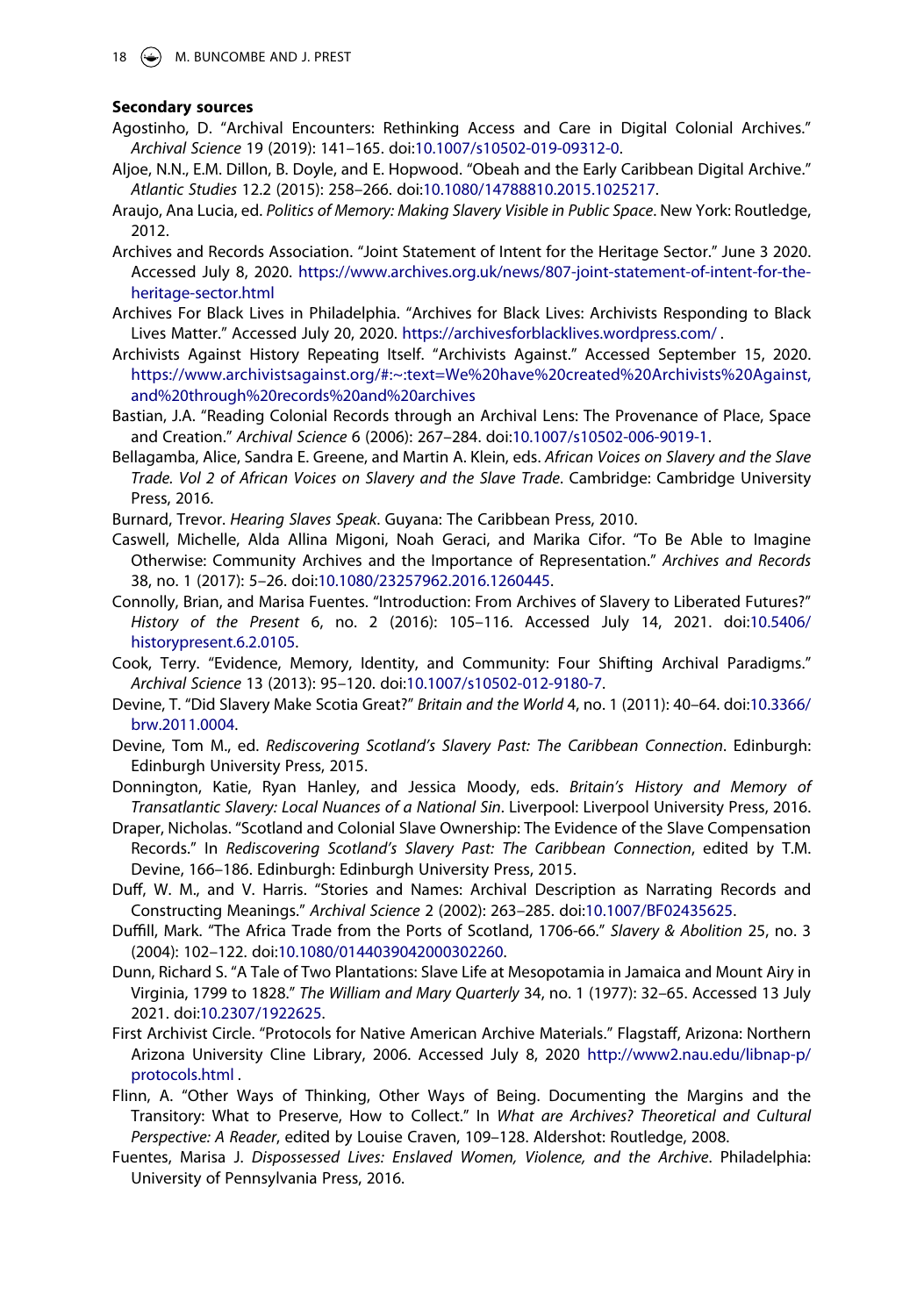- Gauci, Perry. *William Beckford: First Prime Minister of the London Empire*. The Lewis Walpole Series in Eighteenth-Century Culture and History. New Haven, CT: Yale University Press, 2013.
- Ghaddar, J.J., and M. Caswell. "To Go Beyond": Towards a Decolonial Archival Praxis." *Archival Science*  19 (2019): 71–85. doi:[10.1007/s10502-019-09311-1](https://doi.org/10.1007/s10502-019-09311-1).
- Haberstock, Lauren. "Participatory Description: Decolonizing Descriptive Methodologies in Archives." *Archival Science* 20 (2020): 125–138. doi:[10.1007/s10502-019-09328-6](https://doi.org/10.1007/s10502-019-09328-6).
- Hackney Museums and Archives. "Local Roots/Global Routes." Accessed July 7, 2020. [https://lrgr14.](https://lrgr14.wordpress.com/2015/07/17/legacies-of-african-enslavement-in-hackney/) [wordpress.com/2015/07/17/legacies-of-african-enslavement-in-hackney/](https://lrgr14.wordpress.com/2015/07/17/legacies-of-african-enslavement-in-hackney/)
- Hall, Catherine, Nicholas Draper, Keith McClelland, Katie Donington, and Rachel Lang. "Legacies of British Slave-Ownership." In *Legacies of British Slave-Ownership: Colonial Slavery and the Formation of Victorian Britain*, edited by Hall et al. i–ii. Cambridge: Cambridge University Press, 2014.
- Harris, Verne. "The Archival Sliver: Power, Memory, and Archives in South Africa." *Archival Science* 2 (2002): 63–86. doi:[10.1007/BF02435631](https://doi.org/10.1007/BF02435631).
- Jeurgens, C., and M. Karabinos. "Paradoxes of Curating Colonial Memory." *Archival Science* 20 (2020): 199–220. doi:[10.1007/s10502-020-09334-z.](https://doi.org/10.1007/s10502-020-09334-z)
- Kaplan, Elisabeth. "We are What We Collect, We Collect What We Are: Archives and the Construction of Identity." *The American Archivist* 63, no. 1 (2000): 126–151. doi:[10.17723/aarc.63.1.](https://doi.org/10.17723/aarc.63.1.h554377531233l05) [h554377531233l05.](https://doi.org/10.17723/aarc.63.1.h554377531233l05)
- Landers, Jane and Vanderbilt University, eds. "Slave Societies Digital Archive." Accessed July 20, 2020. <https://www.slavesocieties.org/index.php/>
- Le Glaunec, Jean-Pierre, and Léon Robichaud. "Le marronnage dans le monde atlantique: Sources et trajectoires de vie." Accessed July 8, 2020. <http://www.marronnage.info>
- Light, Michelle, and Tom Hyry. "Colophons and Annotations: New Directions for the Finding Aid." *The American Archivist* 65, no. 2 (2002): 216–230. doi:[10.17723/aarc.65.2.l3h27j5x8716586q.](https://doi.org/10.17723/aarc.65.2.l3h27j5x8716586q)
- MacNeil, Heather. "Picking Our Text: Archival Description, Authenticity and the Archivist as Editor." *The American Archivist* 68, no. 2 (2005): 264–278. doi:[10.17723/aarc.68.2.01u65t6435700337.](https://doi.org/10.17723/aarc.68.2.01u65t6435700337)
- Mullen, Stephen. *It Wisnae Us: The Truth about Glasgow and Slavery*. Royal Incorporation of Architects in Scotland, Glasgow, 2009.
- Mullen, Stephen, and Simon Newman. "Slavery, Abolition and the University of Glasgow: Report and Recommendations." 2018. Accessed June 10, 2020 [https://www.gla.ac.uk/media/Media\\_607547\\_](https://www.gla.ac.uk/media/Media_607547_smxx.pdf) [smxx.pdf](https://www.gla.ac.uk/media/Media_607547_smxx.pdf)
- National Records of Scotland. "James Montgomery Slavery Case." Accessed December 20, 2020. <https://www.nrscotland.gov.uk/research/learning/slavery/the-montgomery-slavery-case-1756>
- Northeastern University. "Early Caribbean Digital Archive." Accessed July 7, 2020. [https://ecda.](https://ecda.northeastern.edu/home/about/decolonizing-the-archive/) [northeastern.edu/home/about/decolonizing-the-archive/](https://ecda.northeastern.edu/home/about/decolonizing-the-archive/)
- Oldfield, J. R. *Chords of Freedom: Commemoration, Ritual and British Transatlantic Slavery*. Manchester: Manchester University Press, 2007.
- Prest, Julia. "Slavery Is a Local As Well as a Global Issue." *Race Matters*, November 12, 2018. Accessed July 7, 2020. [https://www.runnymedetrust.org/blog/the-history-of-slavery-is-a-local-as](https://www.runnymedetrust.org/blog/the-history-of-slavery-is-a-local-as-well-as-a-global-issue)[well-as-a-global-issue](https://www.runnymedetrust.org/blog/the-history-of-slavery-is-a-local-as-well-as-a-global-issue)
- Rice University, Slave Voyages. Accessed July 14, 2021. <https://www.slavevoyages.org/>
- Rodriguez, Gloria Garcia. *Voices of the Enslaved in Nineteenth-Century Cuba: A Documentary History*. Translated by Nancy L. Westrate. North Carolina: University of North Carolina Press, 2011.
- Rogers, Dominique. Voix d'esclaves: Antilles, Guyane et Louisiane françaises XVIII<sup>e</sup>-XIX<sup>e</sup> siècles. Paris: Karthala, 2015.
- Stoler, Ann Laura. *Along the Archival Grain: Epistemic Anxieties and Colonial Common Sense*. Princeton, NJ: Princeton University Press, 2009.
- University College London. "Legacies of British Slave-ownership." Accessed July 7, 2020. [https://](https://www.ucl.ac.uk/lbs/) [www.ucl.ac.uk/lbs/](https://www.ucl.ac.uk/lbs/)
- The University of Aberdeen. "A North East Story." Accessed May 10, 2020. [https://www.abdn.ac.uk/](https://www.abdn.ac.uk/slavery/) [slavery/](https://www.abdn.ac.uk/slavery/)
- The University of Glasgow. "Runaway Slaves in Eighteenth-Century Britain." Accessed July 14, 2020. <https://www.runaways.gla.ac.uk/>